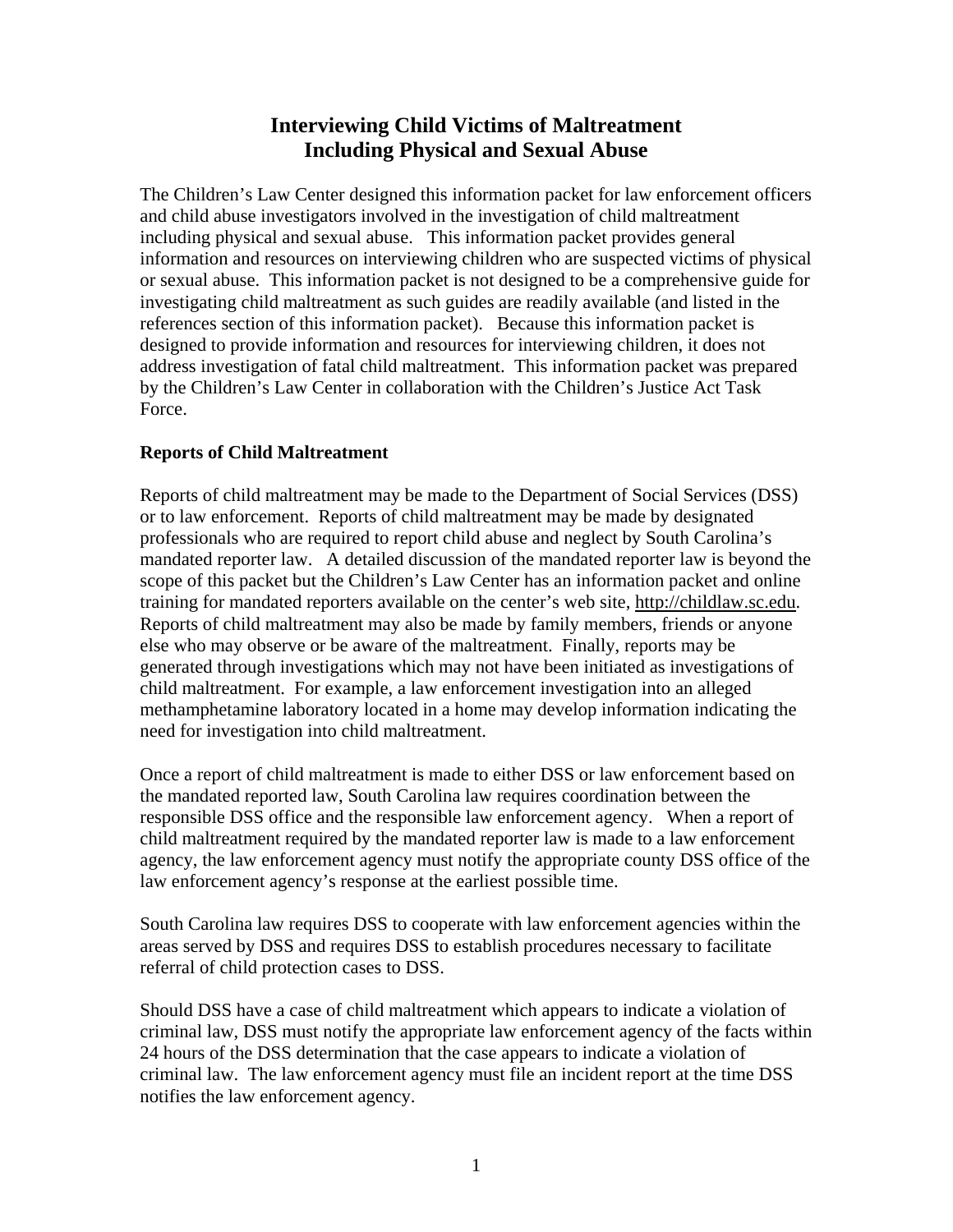Should DSS have a report of alleged sexual abuse, DSS must notify the appropriate law enforcement agency within 24 hours of receiving the report of alleged sexual abuse to determine if a joint investigation is necessary. The law enforcement agency must file an incident report at the time it is notified of the alleged sexual abuse.

Law enforcement agencies must provide DSS copies of the incident reports mentioned above. When the law enforcement officer responsible for a case knows DSS is also involved with the family or child, the law enforcement officer must make reasonable efforts to keep DSS informed of significant developments in the case, including but not limited to, disposition in summary court, referral of a juvenile to the Department of Juvenile Justice, arrest, detention, trial date and disposition of charges.

DSS must include in its records copies of law enforcement incident reports and must record disposition of charges.

A law enforcement officer who receives a report of child maltreatment involving a violation of criminal law including but not limited to alleged physical or sexual abuse may decide to take a child into emergency protective custody. While a detailed discussion of emergency protective custody procedures is beyond the scope of this information paper, the Children's Law Center has an information packet on emergency protective custody available on the center's web site, http://childlaw.sc.edu.

## **Requirement for Coordinated Investigations of Child Maltreatment**

As explained above, reports of child maltreatment may be reported to DSS, law enforcement or both. As noted above, South Carolina law requires coordinated investigation of reports of child maltreatment. In addition, South Carolina Code Ann. § 63-7-920( C )(2008) provides:

 (C) The department or law enforcement, or both, may interview the child alleged to have been abused or neglected and any other child in the household during the investigation. The interviews may be conducted on school premises, at childcare facilities, at the child's home or at other suitable locations and in the discretion of the department or law enforcement, or both, may be conducted outside the presence of the parents. To the extent reasonably possible, the needs and interests of the child must be accommodated in making arrangements for interviews, including time, place, method of obtaining the child's presence, and conduct of the interview. The department or law enforcement, or both, shall provide notification of the interview to the parents as soon as reasonably possible during the investigation if notice will not jeopardize the safety of the child or the course of the investigation. **All state, law enforcement, and community agencies providing child welfare intervention into a child's life should coordinate their services to minimize the number of interviews of the child to reduce potential emotional trauma to the child.** (emphasis added)

By Order dated April 29, 2009, the South Carolina Supreme Court approved a model coordination protocol for use in child abuse and neglect cases. The model protocol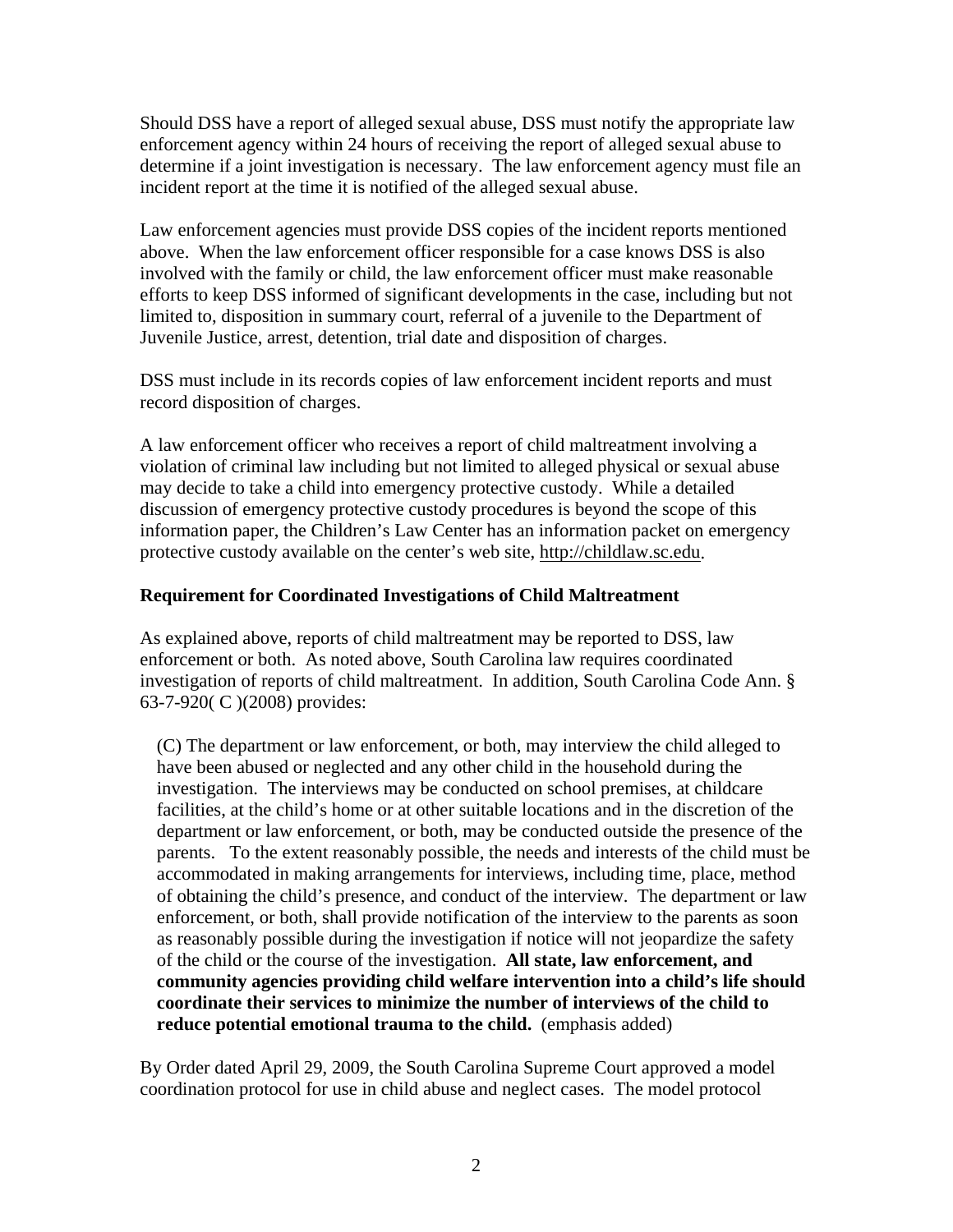recognizes that a report of child maltreatment may result in a family court child protection case and in a criminal case. The protocol seeks to coordinate the efforts of DSS investigators and law enforcement investigators and of the DSS attorney and the solicitor. The protocol also includes procedures for informing courts of other related actions and potential joint settlement offers. Adoption of the model protocol by South Carolina's judicial circuits will assist the adopting circuits in meeting the coordination mandates of South Carolina law.

The order and protocol may be viewed at the South Carolina judicial web site: http://www.judicial.state.sc.us/courtOrders/displayOrder.cfm?orderNo=2009-04-29-06.

## **Interviewing Children Who are Victims of Child Maltreatment**

It is widely recognized that child victims should not be subjected to numerous investigative interviews during the course of a child maltreatment investigation. As stated in the American Prosecution Research Institute's *Investigation and Prosecution of Child Abuse* manual: "The number of investigative interviews should be limited to one whenever possible. Multiple sessions are stressful for the child, are often unnecessary, and can lead to seemingly inconsistent statements."<sup>1</sup> South Carolina statutory law is consistent with that recognition in requiring coordination of services to reduce the number of interviews of a maltreated child.

In order to limit the number of child interviews and to allow DSS and law enforcement investigators to obtain necessary information, investigative effort might involve two phases. The first phase is an initial, basic fact-finding interview. The second phase is a forensic interview should a forensic interview be deemed necessary. The determination of whether a forensic interview is necessary is best made by the multidisciplinary team conducting the investigation.

## **Minimum Facts Interview**

An initial, basic fact-finding interview may be conducted by a professional required by the mandated reporter law to report child maltreatment or may be conducted by a first responder. First responders may be DSS investigators or law enforcement officers. An initial, basic fact-finding interview should be a minimum facts interview. The purposes of a minimum facts interview are to allow the mandated reporter or the first responder to provide for the child's safety and to obtain the very basic facts concerning the child's maltreatment. A minimum facts interview may include the following questions:

1. What happened?

 $\overline{a}$ 

- 2. Where did it happen?
- 3. When did it happen?
- 4. Who is the alleged perpetrator?
- 5. Are there other perpetrators?

<sup>&</sup>lt;sup>1</sup> American Prosecutors Research Institute, *Investigation and Prosecution of Child Abuse* 39 (3d ed. Sage Publications 2004).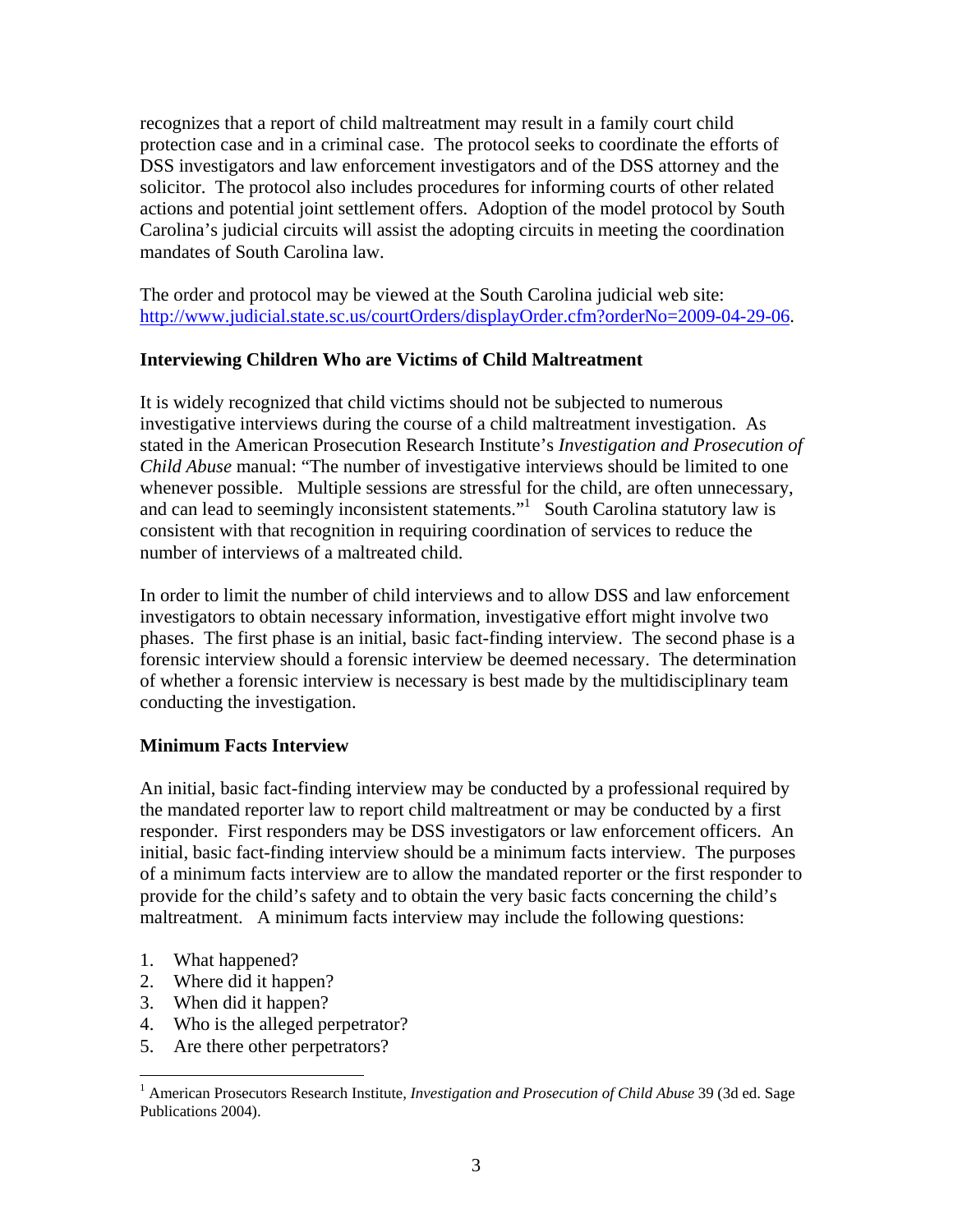- 6. Who are the witnesses?
- 7. Are there other victims?

Detailed follow-up questions, especially facts related to the details of the abuse, should not be asked during the minimum facts interview. There are cases when a child may volunteer detailed information to a trained DSS investigator or to a trained law enforcement officer. Those investigators and law enforcement officers may exercise professional judgment in seeking additional information from a child.

Should the child's responses to a mandated reporter lead the mandated reporter to believe that further questioning is necessary, the mandated reporter should communicate that belief to the DSS investigator or to the law enforcement officer who has responded to the report made by the mandated reporter. The investigator or officer may then take the steps necessary to request a forensic interview.

Should the child's response during the minimum facts interview or additional investigation conducted by the DSS investigator or law enforcement officer indicate to the investigator or to the officer that a forensic interview is necessary, the DSS investigator or law enforcement officer should seek to have a forensic interview conducted by a trained forensic interviewer. Requesting a forensic interview is discussed below.

In a case of physical abuse or a case of sexual abuse, an investigator conducting a minimum facts interview may determine that immediate medical attention is necessary. Upon making that determination, the investigator should take action to ensure that the child receives the necessary medical attention. A person conducting a minimum facts interview should also act so that the child's needs for safety are met. Reporting safety concerns to a DSS investigator or to a law enforcement officer may allow the law enforcement officer to take the child into emergency protective custody if necessary for the child's safety.

## **Multidisciplinary Team (MDT)**

In "The Benefits of Working as a Multidisciplinary Team" section of the Investigation and Prosecution of Child Abuse manual, the authors note that developing a shared investigative approach has a number of benefits including:

- 1. reducing the number of interviews a child undergoes;
- 2. minimizing the number of people involved in a case;
- 3. enhancing the quality of evidence discovered in the investigation;
- 4. making more efficient use of limited resources;
- 5. educating each agency concerning the needs and interests of the other agencies involved; and
- 6. minimizing the conflicts among agencies.<sup>2</sup>

 $\overline{a}$ 

 $2$  Id. at xxix.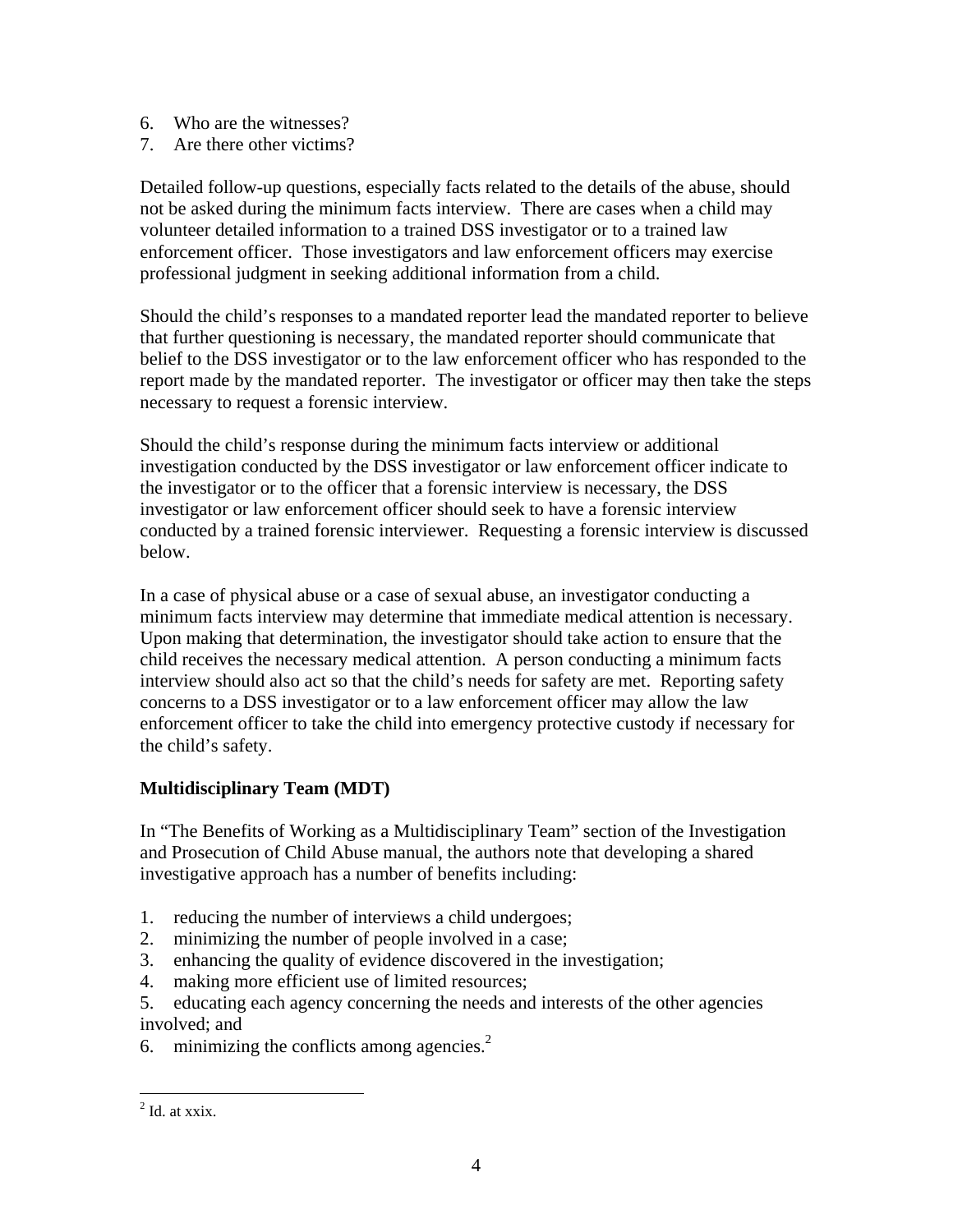An investigative MDT such as one established for child maltreatment investigations should consist of a member from each of the following agencies: circuit solicitor's office; law enforcement agencies operating in the circuit; county DSS; and local children's advocacy center. Other agencies may well participate in MDT activities to support the MDT's investigative efforts. Examples of other agencies include mental health agencies, hospitals, and coroners.

An MDT works best when it operates consistent with a written protocol. A written protocol should contain the following elements as a minimum:

- 1. Signatures of agency representatives for any agency working under the protocol.
- 2. The purpose or mission of the MDT.
- 3. A list of agencies working under the protocol.
- 4. Specific protocol provisions which address:
	- a. Notification procedures among the agencies.

 b. Designation of what office within an agency will handle the investigation of child maltreatment.

- c. Procedures for minimum facts interview.
- d. Procedures for forensic interviews.
- e. Qualifications for forensic interviewers.
- f. Forensic interview format and protocol.
- g. Location of forensic interview.
- h. Provisions for medical response.

 i. Provisions for removal of child from home and emergency protective custody procedures.

- j. Procedures for arrest and removal of perpetrator.
- k. Procedures for interviewing other witnesses.
- l. Procedures for evidence collection and maintenance.
- m. Procedures for involvement of solicitor and county DSS attorney.
- n. Procedures for victim advocate involvement.
- o. Procedures for MDT meetings and case reviews.
- p. Procedures for mental health and follow-up medical care as appropriate.
- q. Procedures for periodic review and update of protocol.

Agencies within counties and judicial circuits may differ in the approaches they take in drafting and implementing a protocol. A protocol should be tailored to the specific needs of the MDT. A sample interagency MDT is attached as an appendix to this information packet and demonstrates one way to draft and implement an MDT protocol.

South Carolina law provides for the establishment of MDT's on a statewide basis. The children's advocacy centers (CACs) must coordinate a multidisciplinary response to child maltreatment, must assist the investigation and assessment of child abuse, and must provide the following:

1. A neutral, child-friendly facility for forensic interviews.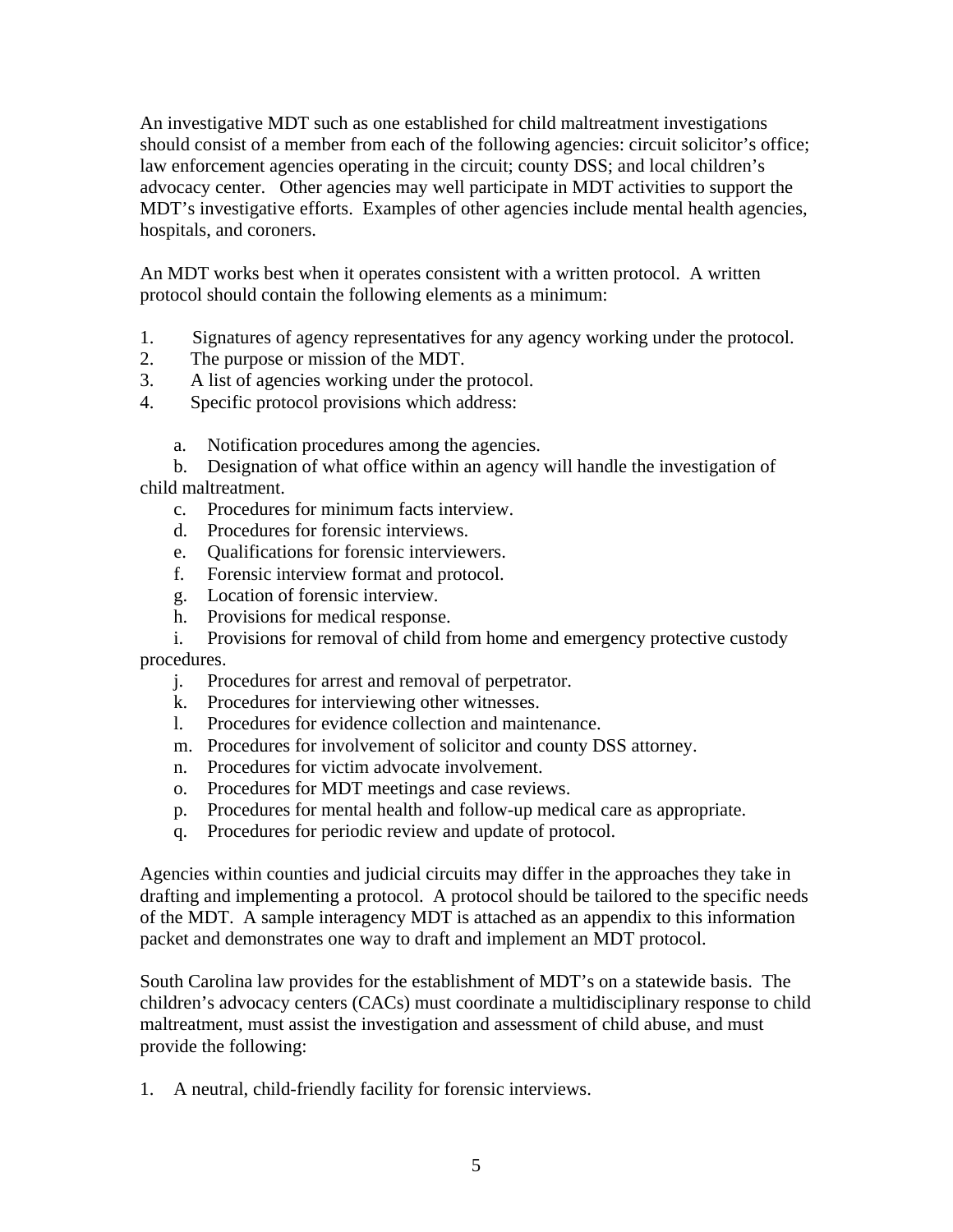2. Coordination of services for children reported to have been abused.

3. Services, including but not limited to, forensic interviews, forensic medical exams, and case reviews by MDT's to determine whether maltreatment has occurred.

4. Therapeutic counseling services, support services for the child and nonoffending family members, court advocacy, and consultation and training for professionals who work in the area of child maltreatment to reduce the negative impact of the abuse on the child.

South Carolina's network of children's advocacy centers has member centers which perform all the statutory functions for coordinated investigation of child maltreatment and are the foundations for the multidisciplinary investigation of child maltreatment in many circuits and jurisdictions.

## **Child Forensic Interview**

A child forensic interview is a fact-finding interview in which a child who is alleged to be a victim of maltreatment is questioned in a developmentally appropriate, non-suggestive and forensically defensible manner. In the context of child maltreatment, the purpose of a forensic interview is to obtain information for investigation and prosecution.

It is important to understand the difference between a forensic interview which seeks to obtain information and a therapeutic interview in which the therapist seeks to diagnose and plan interventions. Nancy E. Walker notes that a therapist seeks to help the interviewee and must acknowledge "that there are multiple depictions in their clients' reality that need to be weighed before deciding which approach will be most therapeutic." $3$ 

As set forth above, a mandated reporter, DSS investigator or law enforcement officer may conduct a minimum facts interview of a child and may conclude that a forensic interview of a child is appropriate.

## **Requesting a Child Forensic Interview**

In most cases, the DSS investigator or law enforcement officer will be investigating as a member of a multidisciplinary team (MDT), and the information the investigator or officer has will be shared with the team which can then decide whether to request a forensic interview. As explained above, a written MDT protocol will set forth the coordination procedures for the MDT. When a DSS investigator or a law enforcement officer is not working under a written MDT protocol, the investigator or officer may request that a forensic interview be conducted by a children's advocacy center (CAC) which serves the jurisdiction. Should the DSS investigator or law enforcement officer not know which CAC serves their jurisdiction, they may seek information from South Carolina's network of CACs. The network's web site is http://www.cac-sc.org.

<sup>&</sup>lt;sup>3</sup><br><sup>3</sup> Nancy E. Walker, *Forensic Interviews of Children: The Components of Scientific Validity and Legal Admissibility*, 65 Law and Contemp. Probs. 149, 152 (Winter 2002).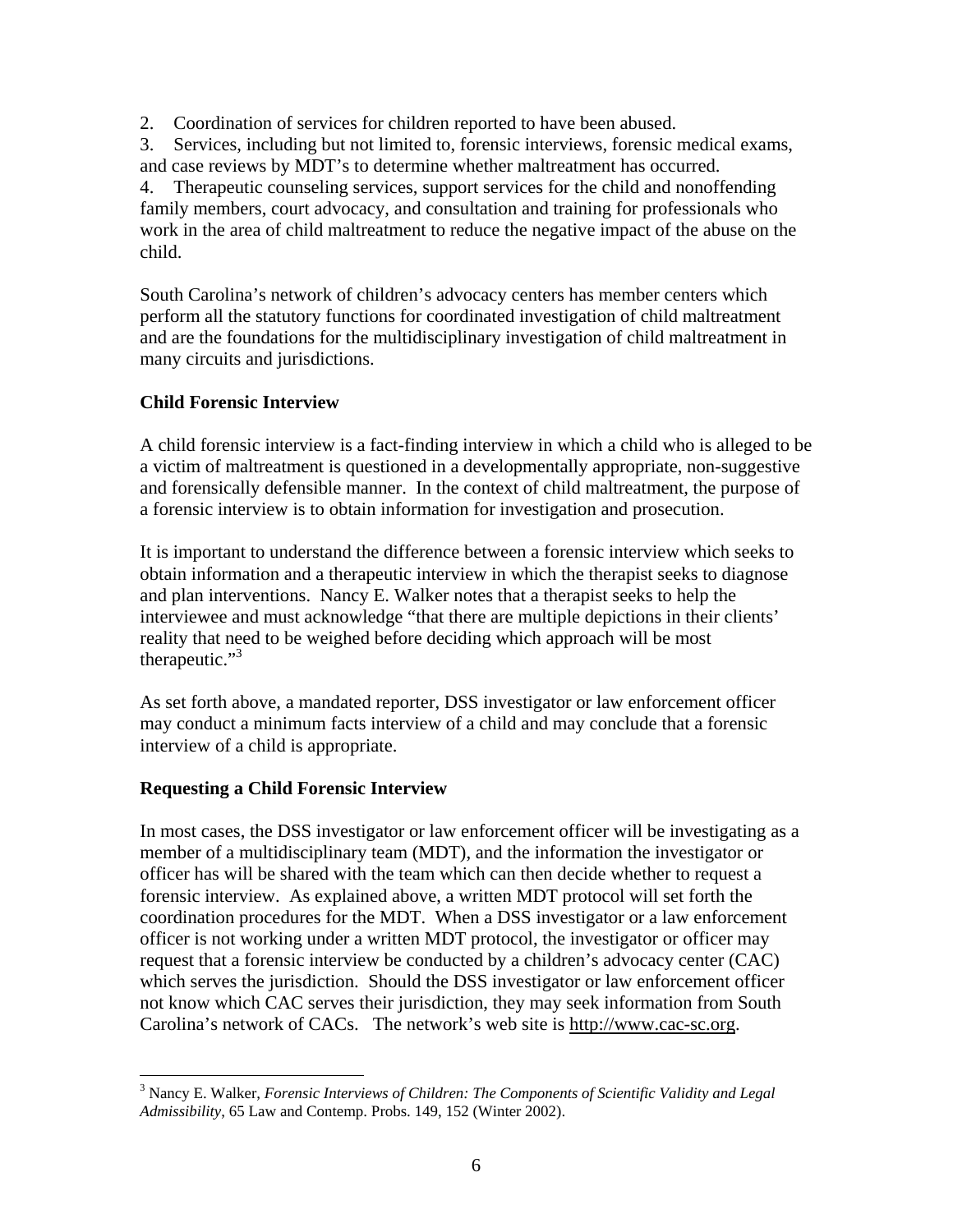DSS investigators and law enforcement officers must understand that a CAC requested to conduct a forensic interview may have procedures for requesting a forensic interview. Those procedures may be set forth in a written MDT protocol and investigators and officers working on the MDT will be aware of those procedures. When there is not a written MDT protocol, investigators and officers must be informed of a CAC's procedures for requesting a forensic interview and must comply with those procedures in making a request for a forensic interview.

Prior to a forensic interview, a CAC will routinely request information and may identify documents that must be provided before the forensic interview is conducted. Necessary information and documents may include but are not limited to: incident reports; names, addresses and phone numbers of victims, witnesses, caretakers and alleged perpetrators; and communication challenges for the child to be interviewed including inability to speak English or conditions which interfere with the ability to understand and respond to verbal questions (examples include a child victim who is hearing-impaired or who is developmentally delayed). Additional information a CAC may need before interviewing a child is information on medications a child may be taking. For example, a child may have a diagnosis of attention deficit disorder for which the child is taking medication.

## **Characteristics of a Forensic Interview**

Forensic interviews may be conducted under a number of recognized procedures and practices. DSS investigators and law enforcement officers should be generally familiar with forensic interview procedures and practices. The procedures and practices are usually set forth in a protocol which guides the conduct of a forensic interview. There are a number of recognized protocols for conducting forensic interviews. In South Carolina, for example, forensic interviewers may be trained by the ChildFirst South Carolina forensic interviewer training which uses the RATAC® protocol developed by the CornerHouse children's advocacy center in Minnesota. ChildFirst South Carolina training is conducted in coordination with the National Child Protection Training Center in Winona, Minnesota.

While forensic interview protocols differ and while particular procedures and practices differ, forensic interviews have commonly recognized characteristics including:

- 1. Forensic interviews are conducted using an interview protocol.
- 2. Interview protocols are based on research.

3. Forensic interviewers are formally trained in the use of the protocol and in specific subject matter related to interviewing children. Examples of subject matter include how children disclose abuse, memory and suggestibility in children, child development, age appropriate questioning, and use of interview aids such as anatomical dolls and anatomical diagrams.

4. Interviews are conducted in child-friendly surroundings. For example, CACs have interview rooms specially designed for conducting forensic interviews.

5. Interviews are conducted by a trained interviewer questioning the child with no one else present in the interview room. In an interview requiring an interpreter, an interpreter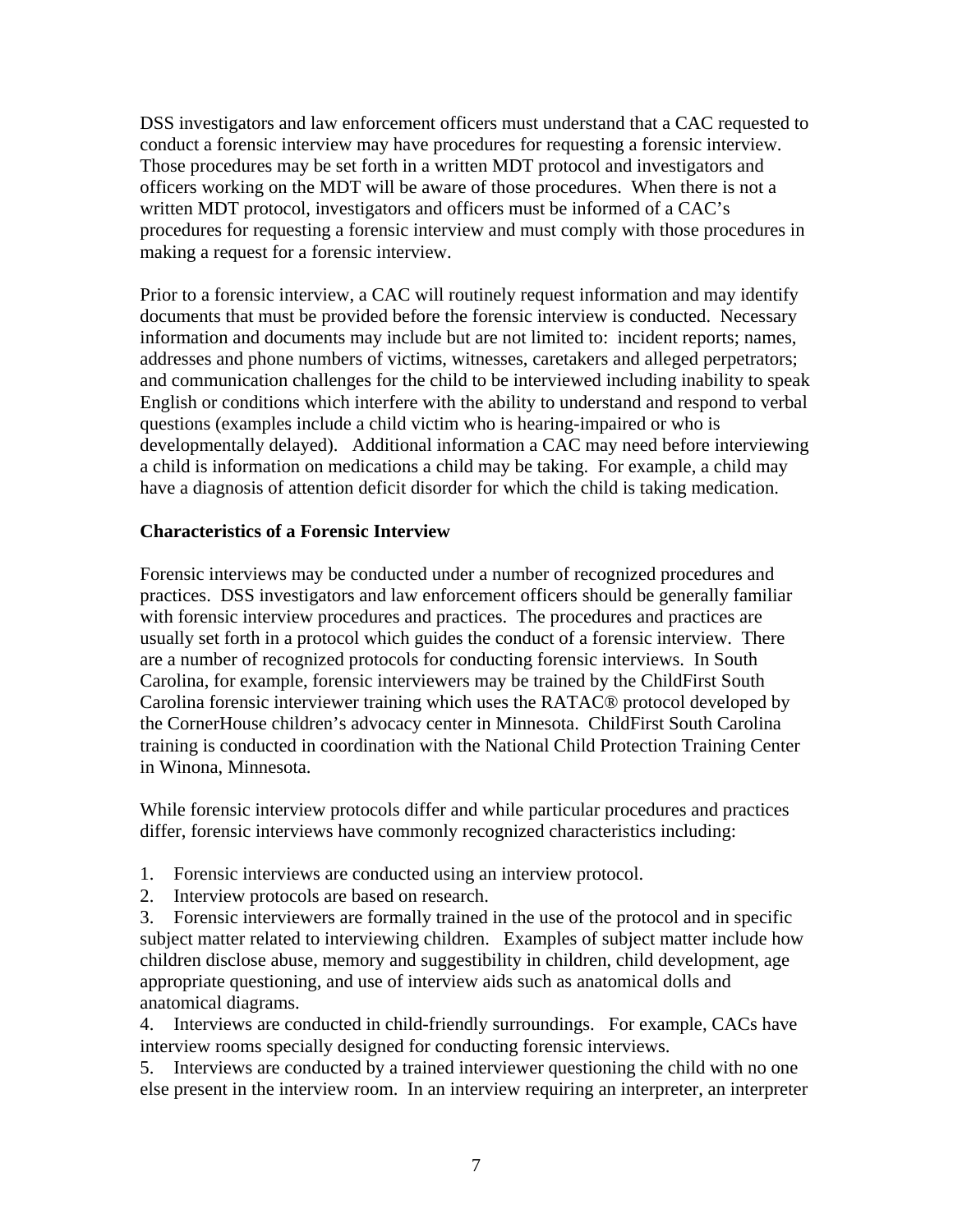may be present in the interview room. Parents and caretakers are not present in the interview room.

5. Interviews are video taped and recorded.

6. Interviews are conducted where they may be observed by other members of the MDT. As an example, the interview may be observed by MDT members located in another room and watching the interview by way of television or computer monitor.

The importance of observing the forensic interview as it is taking place is explained in Working with Child Advocacy Centers<sup>4</sup>:

 By attending the forensic interview, you bring your knowledge of the case, the family, and the alleged crime scene with you to the interview. The forensic interviewer will not have this information. Additionally, you know the requirements for criminal charges or for child protective services involvement in the case. If clarification of what a child discloses during the interview is needed, you can ask for it during the interview which prevents someone having to reinterview the child or miss an important part of the case. The interview may reveal information that leads to additional, unexpected charges or areas of concern. Sometimes during the forensic interview a child reveals the existence of evidence. By being present at the forensic interview you will be able to respond immediately to avoid the loss of evidence that may be critical to the protection of a child or to holding an offender accountable.

In addition to general familiarity with forensic interview procedures and practices, DSS investigators and law enforcement officers and other members of an MDT may be trained in forensic interviewing. For example, ChildFirst South Carolina has trained assistant solicitors, DSS county attorneys, law enforcement officers, DSS child protection investigators, and CAC forensic interviewers who work on MDT's in their jurisdictions. The reason for training all professionals working on a MDT is to make sure MDT members know how to conduct a forensic interview and know the role of a forensic interview in an investigation of child maltreatment.

An MDT for a particular jurisdiction will have a recognized practice determining who conducts the forensic interview absent exigent circumstances. For most MDTs, the designated forensic interviewer will be the CAC forensic interviewer. In an exigent circumstance, another MDT member such as a DSS investigator or a law enforcement officer may conduct the forensic interview. One situation which should be avoided is the situation where a DSS investigator or a law enforcement officer conducts a forensic interview absent coordination with the MDT. Such situations may lead to lack of coordinated investigative effort, a need for an additional forensic interview(s), and creation of seemingly inconsistent statements of a child.

## **Corroboration of Forensic Interview**

 $\overline{a}$ 

A child's disclosures of maltreatment during a forensic interview are frequently the cornerstones to successful investigation and disposition of a case. There may be cases

<sup>4</sup> Charlotte Ehney, *Working With Child Advocacy Centers*, 5 (Children's Law Center 2007).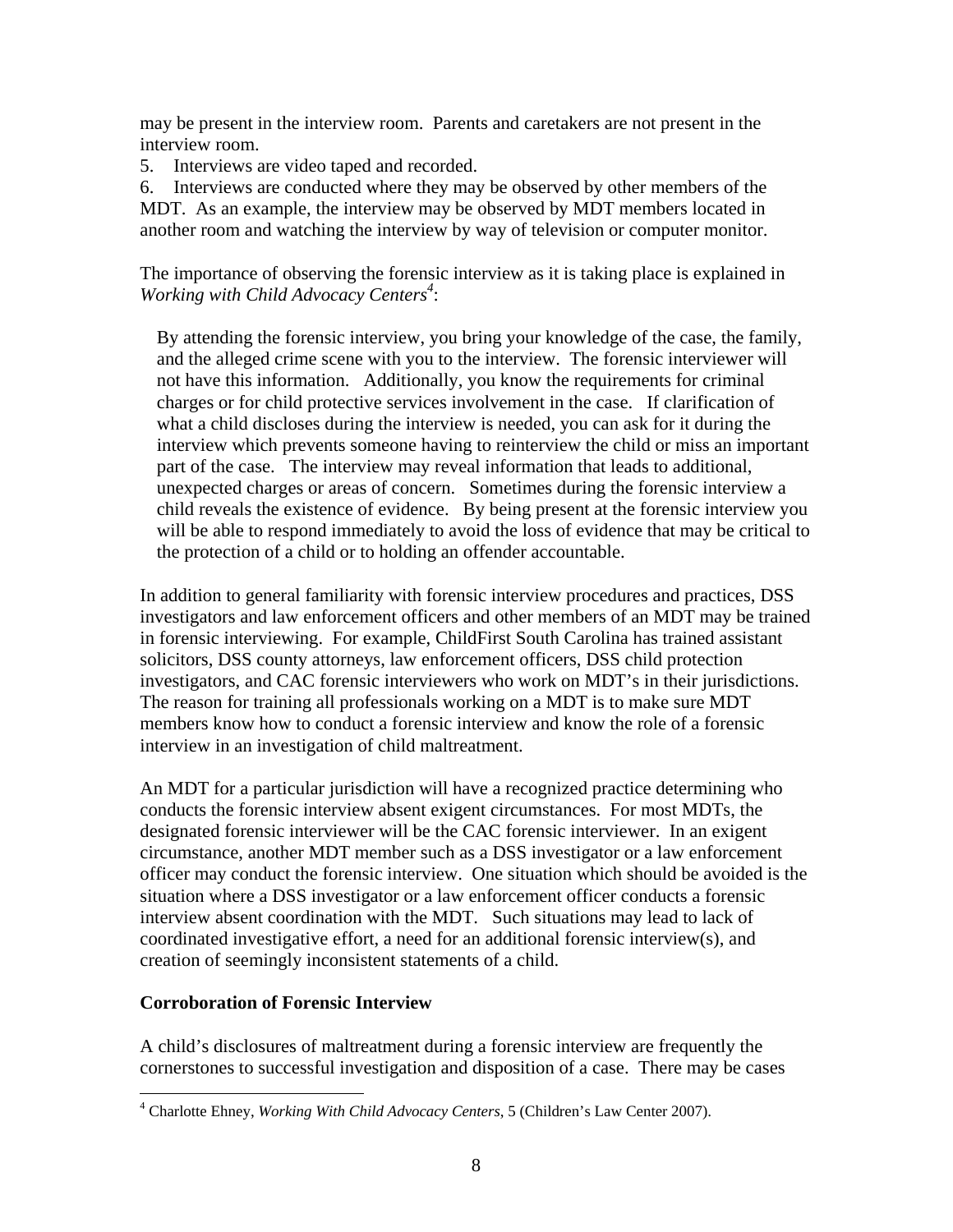when the child's disclosures are the only evidence in a case. More frequently, however, there is evidence which corroborates a child's statement. DSS investigators and law enforcement officers should always seek corroboration for a child's disclosures in a forensic interview.

DSS investigators and law enforcement officers should take the following actions in seeking to corroborate a child's disclosures in a forensic interview.

1. Carefully study the child's disclosure line by line and seek evidence which corroborates the details of the disclosure. If a child described the room in which the abuse occurred, get pictures or a video of the room to corroborate the child's description (room color, décor, carpeting, presence of telephone, television or stereo). If a child discloses that lubricant and/or wipes were used in the assault, get the lubricant and/or wipes. If a child discloses that the perpetrator drinks a particular brand of beer when drinking before assaults on the child, get the beer of that brand from the perpetrator's house. In seeking corroboration, don't ignore seemingly improbable details in a child's disclosure. A child may disclose that the perpetrator "had a devil on his pee pee". An investigator pursuing that detail may discover that the perpetrator has a tattoo of Satan on his penis.

2. Photograph physical injuries and crime scenes. With respect to physical injuries to a child's genitalia resulting from sexual assault, photographs should be taken by a medical professional as part of a complete forensic medical exam. Consider videotaping the crime scene from the perspective of the child and in the sequence described in the child's disclosure.

3. In cases of physical abuse and sexual abuse where a forensic medical exam is deemed appropriate, obtain a forensic medical examination of the child. CAC's usually know the medical doctors qualified to conduct forensic medical examinations of children and investigators and officers should contact the CAC serving the jurisdiction should the investigator or officer need a referral to a qualified medical doctor. DSS investigators and law enforcement officers must interview the examining doctor as the doctor may have received additional information about the maltreatment in taking the child's history or in talking to the child.

4. In searching a child's home or a perpetrator's home, look for letters, cards, and gifts which the child has made for or given to the perpetrator. As Victor Vieth notes, a prosecutor may use such evidence to show the child's love for the perpetrator and may argue that children do not lie to get those they love in trouble.<sup>5</sup>

5. In cases where a child discloses use of pornography during abuse, search the perpetrator's home for pornography, including pornography located in the perpetrator's

 $\overline{a}$ 5 Victor I. Vieth, *Working as a Multidisciplinary Team to Obtain Corroborating Evidence in Cases of Child Abuse*, 9 (ChildFirst training manual, National Association to Prevent Sexual Abuse of Children 2008).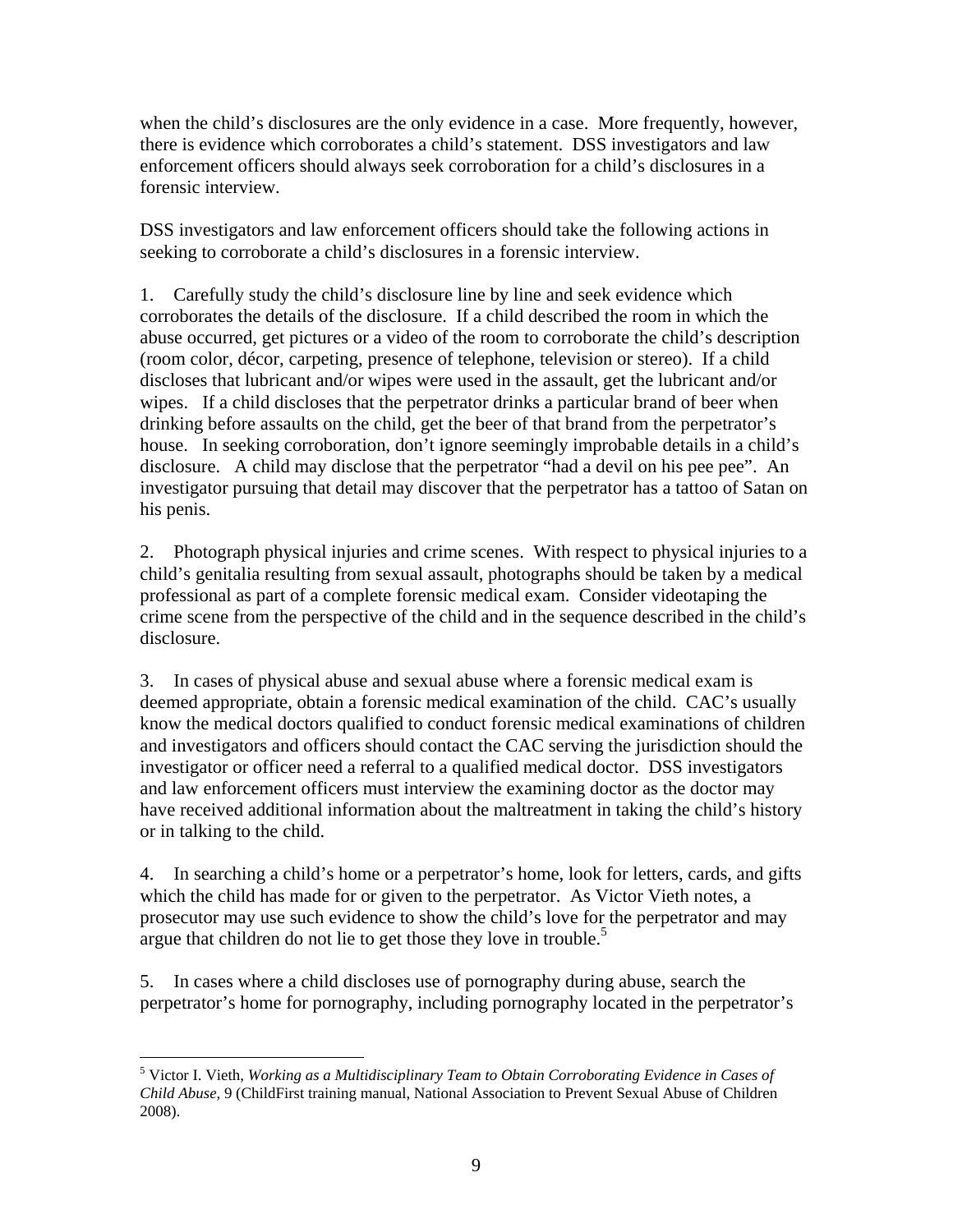computer. Ask other witnesses if they have knowledge of the perpetrator's use of pornography.

5. Interview other witnesses. In cases of child maltreatment, it is particularly important to interview siblings of the abused child. In cases of sexual abuse, it is important to interview older siblings even if the older siblings are adults at the time of the investigation. Parents and caregivers may provide descriptions of a child's behavior which demonstrates knowledge of sexual activity not appropriate for the child's age or which is consistent with the behavior of an abused child. Interviewing other witnesses is particularly important when the witness has observed the child close in time to the abusive event. Such witnesses may remember the child's words which may be admissible in court as the excited utterance of a child.

7. Interrogate the suspected perpetrator. Where practicable, a law enforcement interrogator trained in interrogating suspects should interrogate the suspected perpetrator. Some law enforcement offices require such training before allowing an officer to interrogate a suspect. Some law enforcement offices select and train a few officers to conduct interrogations of suspects in child maltreatment cases and require that interrogations of such suspects be conducted by the specially trained officers.

The forensic interview corroboration chart set forth in the appendix provides a sample corroboration list to assist the corroboration efforts of DSS investigators and law enforcement officers investigating child maltreatment.

#### **Resources**

The following resources provide detailed information and training resources on investigating child maltreatment.

American Prosecutors Research Institute, *Investigation and Prosecution of Child Abuse* (3d ed. Sage Publications 2004)

Office of Juvenile Justice and Delinquency Prevention portable guides to investigating child abuse. For list of guides go to http://www.usdoj.gov/ojjdp and click on publications

Office for Victims of Crime, *Victims with Disabilities: Collaborative, Multidisciplinary First Response*. This packet consists of a DVD and trainer's guide for first responders called to assist crime victims who have disabilities. Additional information concerning the packet may be found at http://www.ovc.gov.

National Child Protection Training Center, *Center Piece* newsletters available at http://www.ncptc.org and click on publications

Children's Law Center, *Prosecution of Child Abuse in South Carolina: A Manual for Solicitors and Investigators* (2d. ed. 2005)(most recent version is 2009 and it is available on the Children's Law Center web site, http://childlaw.sc.edu)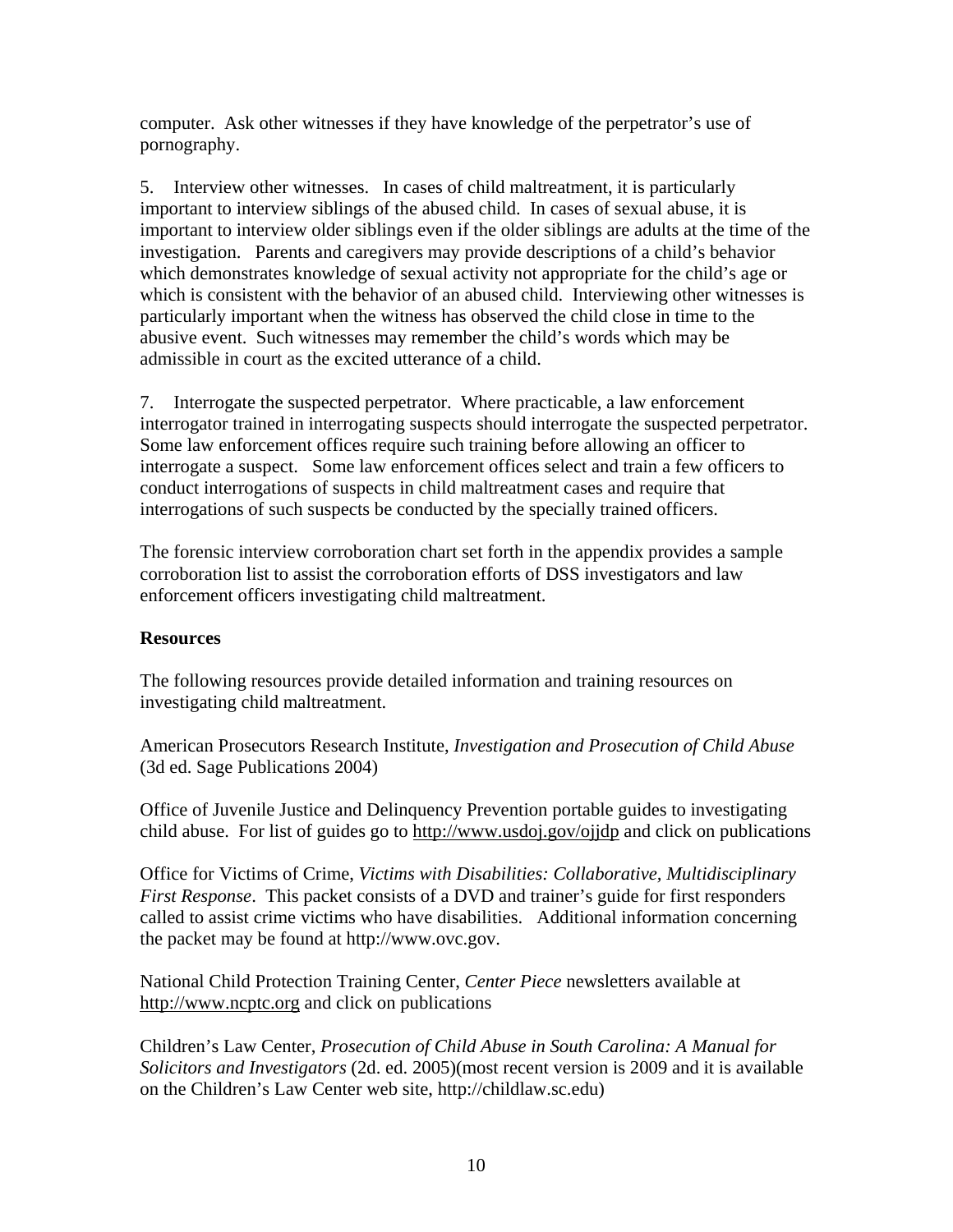#### **Reference to Selected South Carolina Code Sections**

S.C. Code Ann. § 17-23-175. Allows for admission of child videotaped forensic interview in criminal court.

S.C. Code Ann. § 19-1-180. Identifies circumstances when child hearsay may be admitted in family court.

S.C. Code Ann. § 63-7-310. Mandated reporter statute.

S.C. Code Ann. § 63-7-320. Notification by law enforcement to DSS.

S.C. Code Ann. § 63-7-620. Emergency protective custody.

S.C. Code Ann. § 63-7-630. Law enforcement notification to DSS of emergency protective custody.

S.C. Code Ann. § 63-7-760. Requirement for DSS and law enforcement to develop written protocols for emergency protective custody.

S.C. Code Ann. § 63-7-920. DSS investigation including interview of child.

S.C. Code Ann. § 63-7-980. Requirement for cooperation between DSS and law enforcement.

S.C. Code Ann. § 63-11-310. Children's advocacy centers.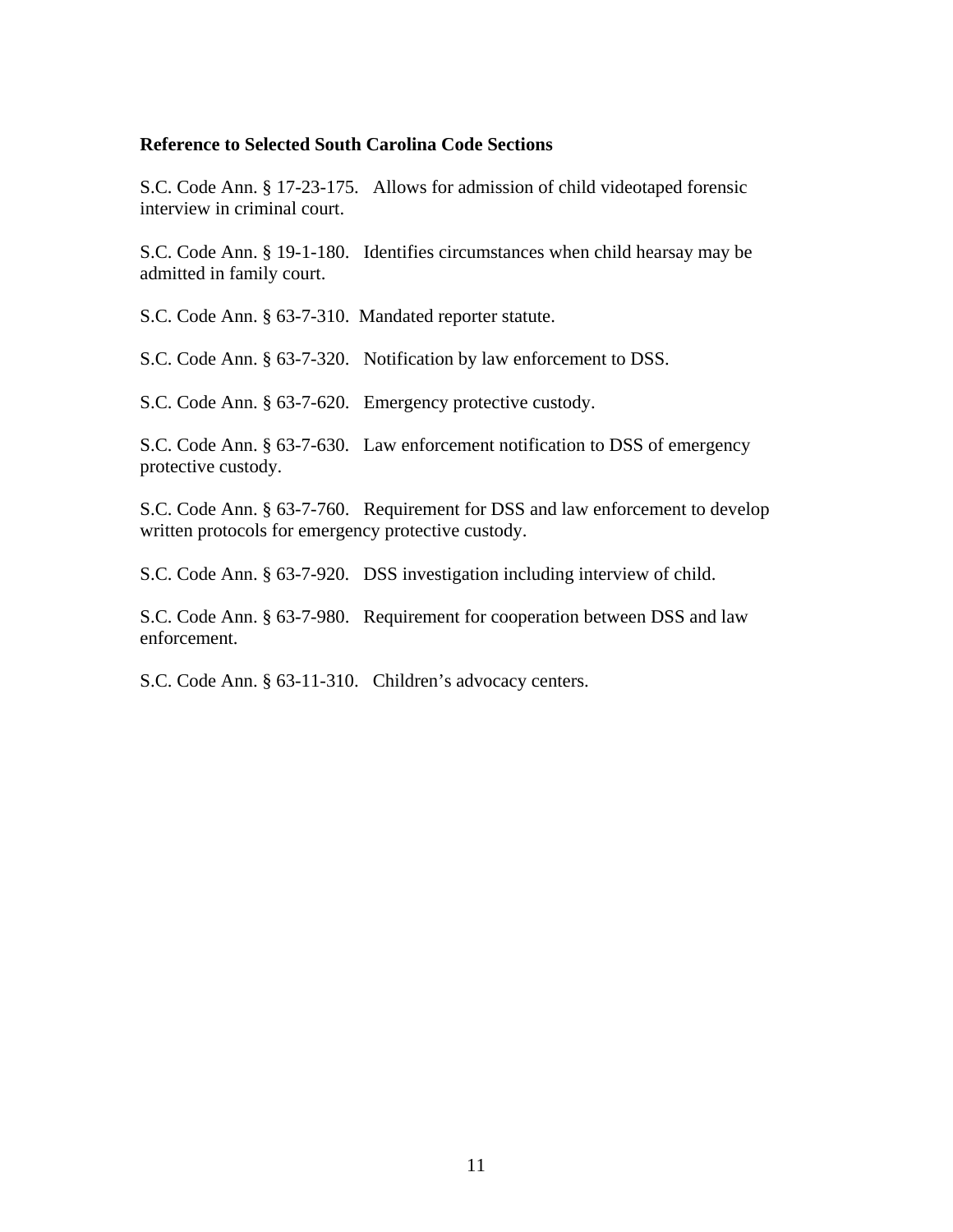## APPENDIX 1

# **Team Investigative Protocol of the \_\_\_\_\_\_\_\_\_County Multidisciplinary Child Abuse Response Team (MDT)**

## **Missioni**

## **The Mission of this MDT is to ensure coordinated investigations and collaborative action plans addressing suspected child abuse and neglect.**

#### **Child-First Doctrine**

This MDT recognizes and shall adhere to the Child-First Doctrine, which states that the child is our first priority, not the family, the courts, the case, or any other agenda.

#### **Member Agencies**

This MDT consists of the following agencies:

 \_\_\_\_\_\_\_\_\_\_\_ County Sheriff's Department \_\_\_\_\_\_\_\_\_\_\_ Police Department \_\_\_\_\_\_\_\_\_\_\_ Police Department \_\_\_\_\_\_\_\_ Judicial Circuit Solicitor's Office \_\_\_\_\_\_\_\_\_ County Department of Social Services Children's Advocacy Center

#### **Confidentiality**

This MDT and their representatives agree that information pertaining to children and families will be held in the strictest confidence. Information may be shared outside the team only insofar as it is needed to properly investigate a case, develop a case plan or carry out the treatment or dispositional recommendations of the team.

#### **Protocol**

1. Agency Notification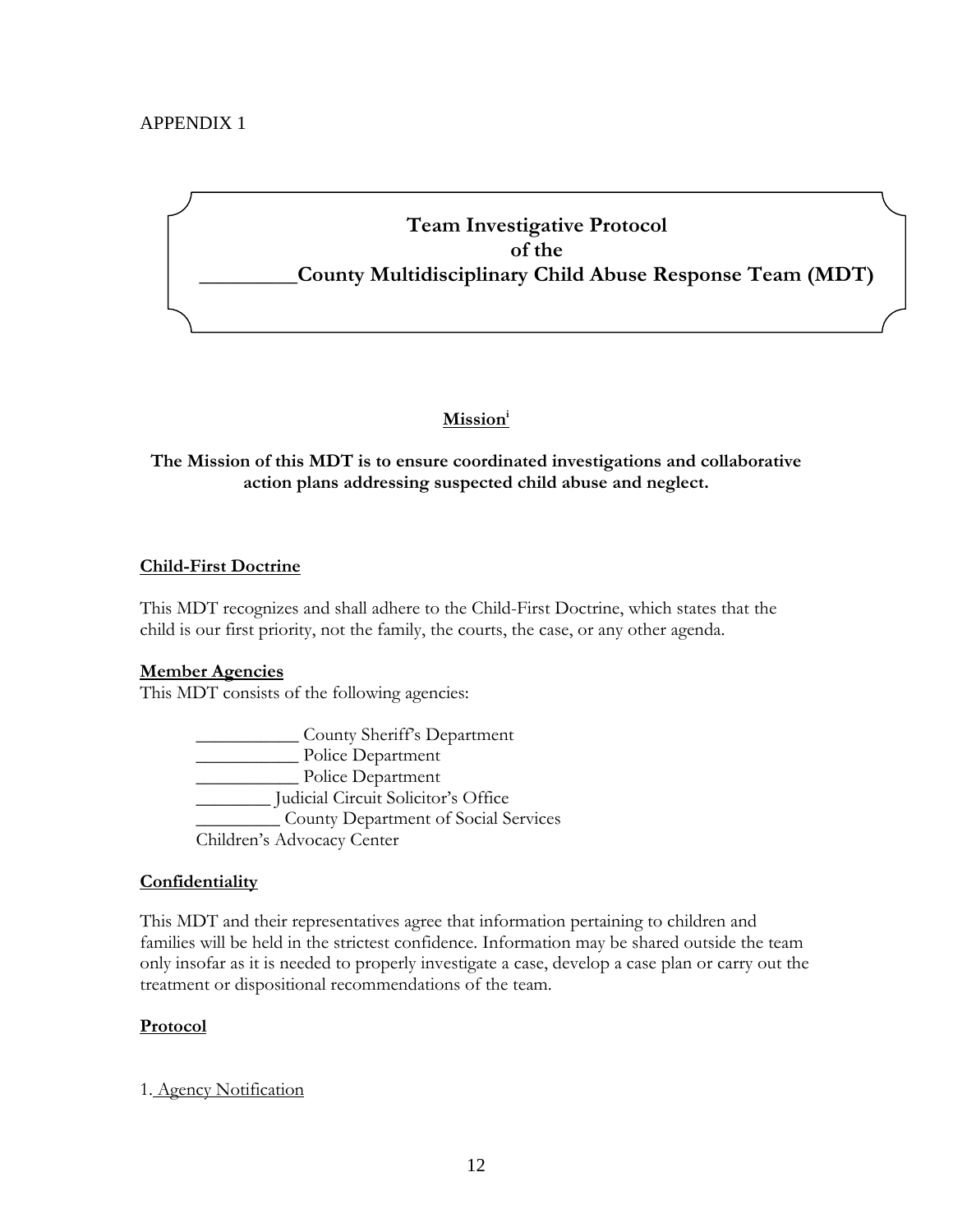Upon receipt of a complaint of child abuse:

A. Law Enforcement (LE) shall notify Child Protective Services (CPS) in a timely manner, considering the safety of the child and the integrity of the investigation.

B. CPS shall notify LE within 24 hours of all reports alleging a violation of criminal law or if the safety of a child is in question, as required by law.

#### 2. Investigation and Assessments

Each member Law Enforcement agency will assign all reports of criminal child abuse or neglect to its appropriate major crimes unit.

\_\_\_\_\_\_\_\_\_\_ County Department of Social Services (\_\_DSS) will assign an appropriately trained CPS worker to each case of suspected child maltreatment.

The assigned agents will establish and maintain communication with one another to coordinate their respective investigations.

#### 3. Interviewing of Children

A. The Minimal Facts Interview

The purpose of this section is to provide guidance to first responders regarding the preliminary questioning of children.

The first concern of any investigation must be the safety of the child. Some children will need to be questioned immediately in the field in order to assess the risk of imminent danger and comply with CPS mandates. In order to reduce the risks associated with repeated questioning, field interviewers will conduct only a "Minimal Facts Interview" (MFI).

Do not ask why the abuse occurred as it may convey a blaming tone to the child. As developmentally and otherwise appropriate, the MFI may include:

- 1. What happened?
- 2. Where did it happen? Check for multiple jurisdictions.
- 3. When did it happen?
- 4. Who is the alleged perpetrator?
- 5. Are there witnesses, other victims, or other perpetrators?

The first responder should also consider what steps are necessary to ensure the safety of the child and other potential victims to whom the perpetrator has access, and whether immediate medical attention is necessary.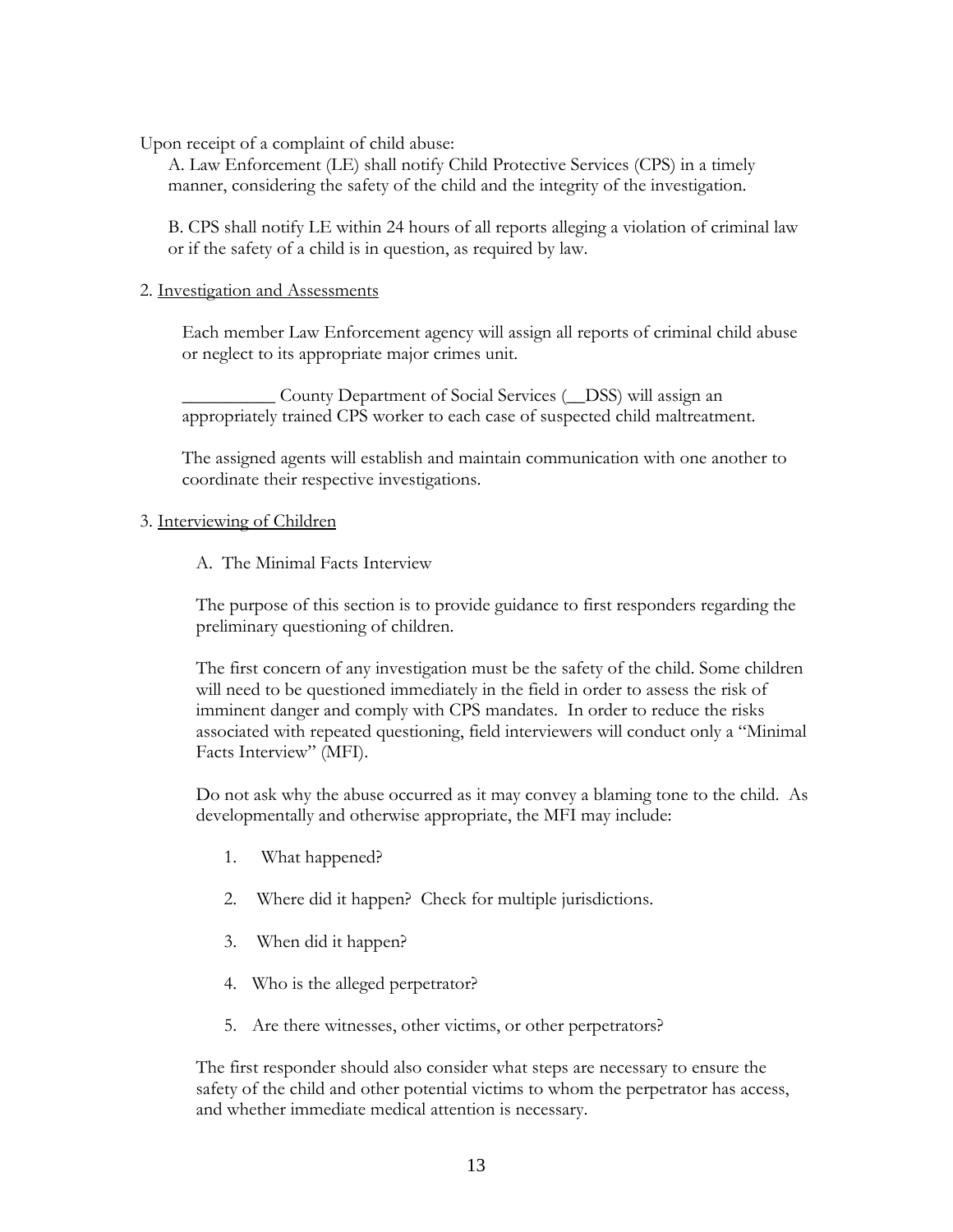The MFI may be modified, or even omitted according to the situation and the first responder's judgment.

The forensic interview will be conducted with any child under the age of 12 at a CAC, such as the \_\_\_\_\_\_\_\_\_\_\_\_\_CAC. The forensic interview of a child 12 or older will be conducted by the most appropriate MDT member.

Since all investigations differ, the use of the MFI must be flexible, permitting the investigator to use professional judgment. For example, if the child volunteers detailed information, that information should be documented. The documentation should include the circumstances under which the child made the disclosure. If the child does not volunteer information, questioning should be avoided.

"Minimal Facts" should be obtained from other sources whenever possible.

B. Interviewer qualifications and interview format

All child forensic interviews will be conducted by specially trained child abuse forensic interviewers. In all cases, interviewers will conform to nationally accepted standards of best practice. Specifically, this MDT recognizes the APSAC Practice Guidelines and Code of Ethics, and guidelines set forth by the National Children's Alliance (NCA). In addition we adhere to the interview principles set forth in Child First South Carolina (CFSC). We further recognize the evolving nature of best practice and will continue to adapt to advances in the field.

C. Interview Setting

Children under 12 will be interviewed at the \_\_\_ CAC or another CAC. A verbal child of any age may be referred for interview at the \_\_\_ CAC or another CAC.

In all cases, interviews conducted at the  $\rule{1em}{0.15mm}$  CAC will be video-recorded. The interviewing agency will notify the respective investigators in advance of the date, place, and time of said interview. Investigators will attend, observe and participate in the interview via closed circuit television whenever possible. Copies of the interview on DVD or VHS will be made available to LE, the solicitor or CPS as necessary.

#### 4. Medical Response

Children with suspected child abuse or neglect will receive a medical assessment to be conducted at the  $\_\_$ CAC or another CAC, unless deemed unnecessary by a specially trained medical professional. This medical assessment will include a child's medical history with a review of systems and a comprehensive and developmentally age appropriate physical examination, assessing the child as a whole. The CAC medical provider will coordinate referrals for medical treatment of any conditions discovered during the \_\_\_ CAC evaluations, but will not provide continuity of care.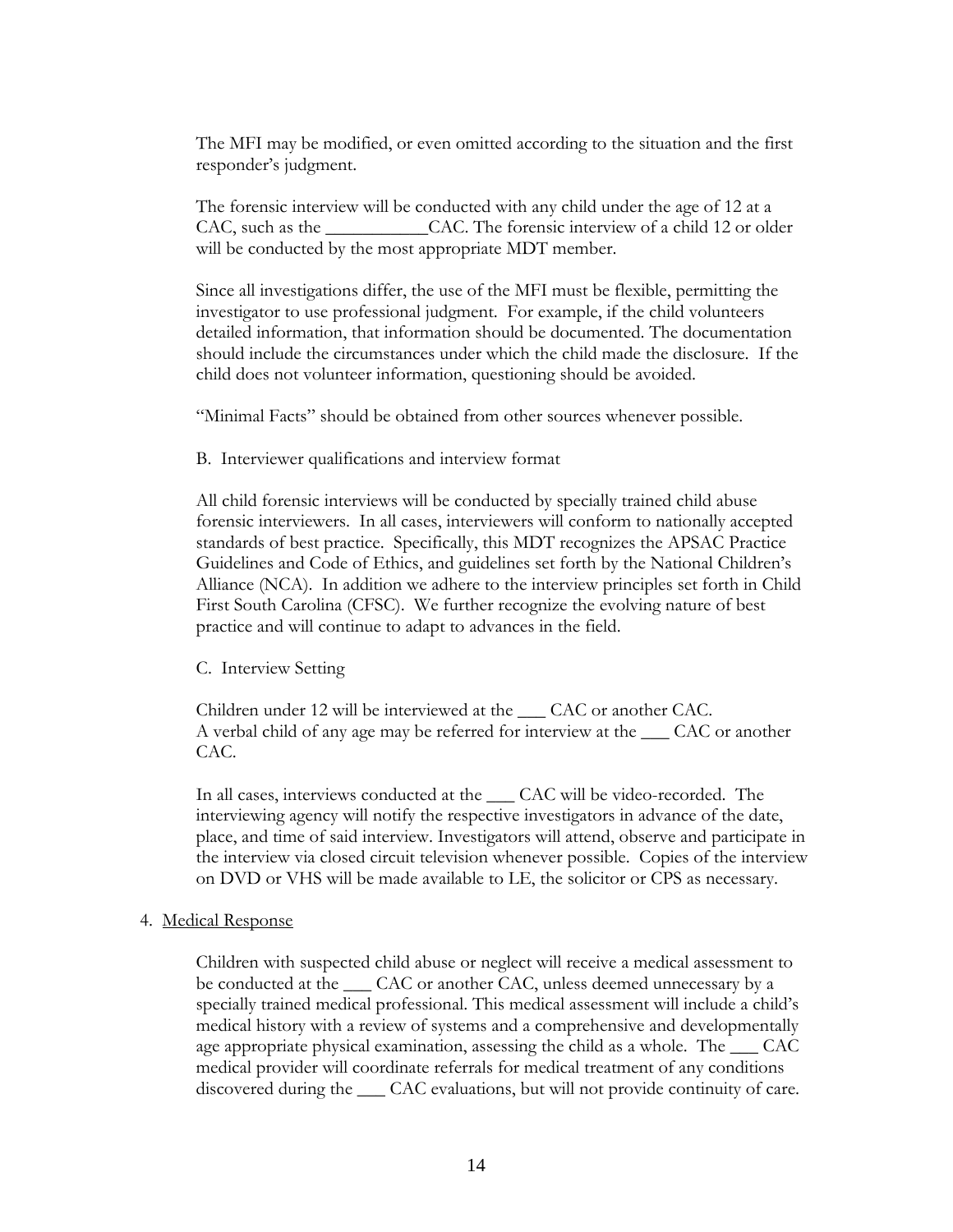In situations of acute sexual assault, defined as the last suspected incident occurring less than or equal to 72 hours, patients will be evaluated at the Emergency Department of [HOSPITAL]. ER medical providers are encouraged to seek consultation from \_\_\_ CAC medical provider.

Any MDT member can seek consultation with the  $\_\_\_$ CAC medical provider in any case.

#### 5. Interviews of others

A. LE investigators will conduct all interrogations of suspected perpetrators. The CPS investigator may be present at the discretion of LE. All interrogators will have received specialized training in suspect interrogation.

B. The LE investigator will be responsible for explaining criminal implications of the investigation, including any possible charges and Miranda warnings, if necessary.

C. Interviews of other adults (e.g., witnesses, collateral contacts) will be conducted as deemed appropriate by the MDT.

#### 6. Removal of Child

A. Only a LE officer may remove a child without a court order. The officer may consult and should consider the recommendations of the CPS worker.

B. Removal of the child should occur only if the alleged perpetrator cannot be removed from the child's home or if the removal of the child, rather than the perpetrator, is in the child's best interest.

C. \_\_\_DSS will determine the appropriate placement of the child based on statutory requirements.

D. Any MDT member may recommend removal of a child as an option in a particular case. Discussion regarding such decisions can be handled at MDT case review staffing or through other communications.

#### 7. Arrest and / or Removal of Alleged Perpetrator

LE investigators are responsible for making decisions regarding arrests. If an arrest is made, the investigator will advise the MDT.

#### 8. Evidence Collection and Maintenance

LE will be responsible for the collection, preservation and storage of all physical evidence collected by LE. CPS may also collect and maintain evidence, such as photographs, to support their agency's determinations. The \_\_ CAC will maintain the original video-recording of each forensic interview conducted there, as well as any documentation associated with the interview. For every child who receives a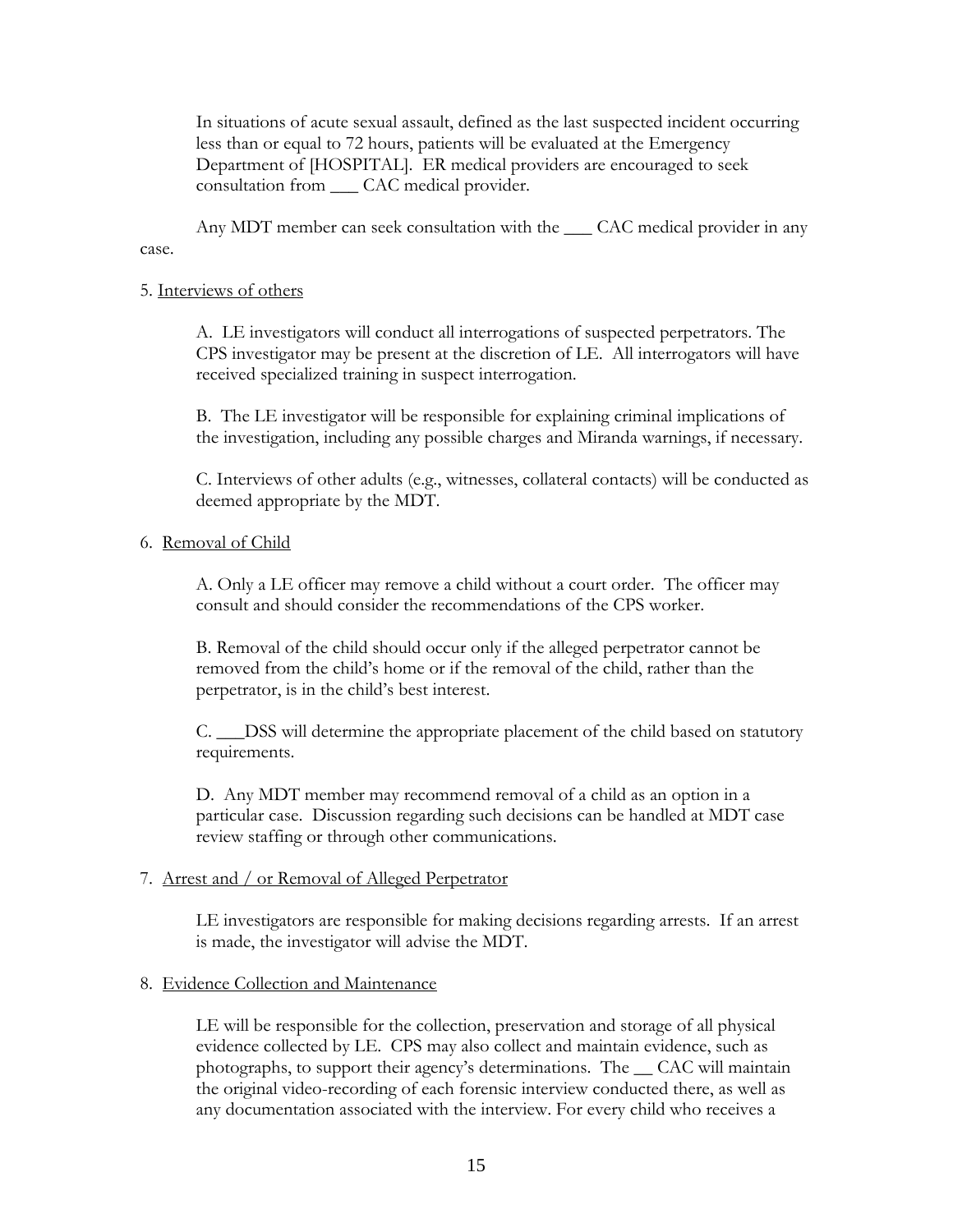medical examination at the ARC, a chart will be maintained in accordance with the standards set forth by USC School of Medicine, Department of Pediatrics and [Hospital]. The colposcopic photos of the ano-genital region will be maintained at the \_\_\_ CAC, and will only be released to other medical professionals for medical consultation when needed, or to the SO upon receipt of a court order or properly executed subpoena that specifies release of colposcopic photographs.

All \_\_\_ CAC records, photographs and video-recordings will be preserved for a minimum of ten years. Any member of the MDT can request that a record be maintained for a longer period if necessary.

#### 9. Prosecutor Involvement

A. CPS and LE may contact the Solicitor's Office (SO) whenever a legal or procedural question arises in an investigation.

B. Decisions to prosecute or not will be shared by the SO with members of the MDT. The SO may receive questions, requests or other information from any member of the MDT and will respond to these issues as deemed appropriate and necessary.

C. The SO is responsible for preparing children to render court testimony. The SO is further responsible for recognizing the developmental and emotional needs of the child abuse victim, and preparing these witnesses appropriately to reduce the risk of secondary trauma. To this end, the SO shall coordinate whenever necessary with the Solicitor's Victim Advocate, the CAC Victim Advocate and other helping professionals in the best interest of the child abuse victim.

#### 10. Victim Advocate Involvement

#### A. LEVA

From the time a child abuse investigation begins, the LE agency is responsible for providing the child and family with the services of a Law Enforcement Victim Advocate (LEVA). It is the role of the LEVA to explain the Crime Victims Bill of Rights, Crime Victims Compensation Fund, and ensure understanding of the criminal justice process. The LEVA may be called upon to provide crisis intervention and logistical support as needed.

#### B. SVA

Once criminal charges are filed, the SO will assign a Solicitor's Victim Advocate (SVA), whose primary role is maintaining communication with the family and notification of upcoming court procedures. The SVA may be involved at the SO's discretion in the preparation of the child witness for court testimony. During trial, the SVA is responsible for the care and comfort of the child victim / witness, and any involved siblings or non-offending caregivers.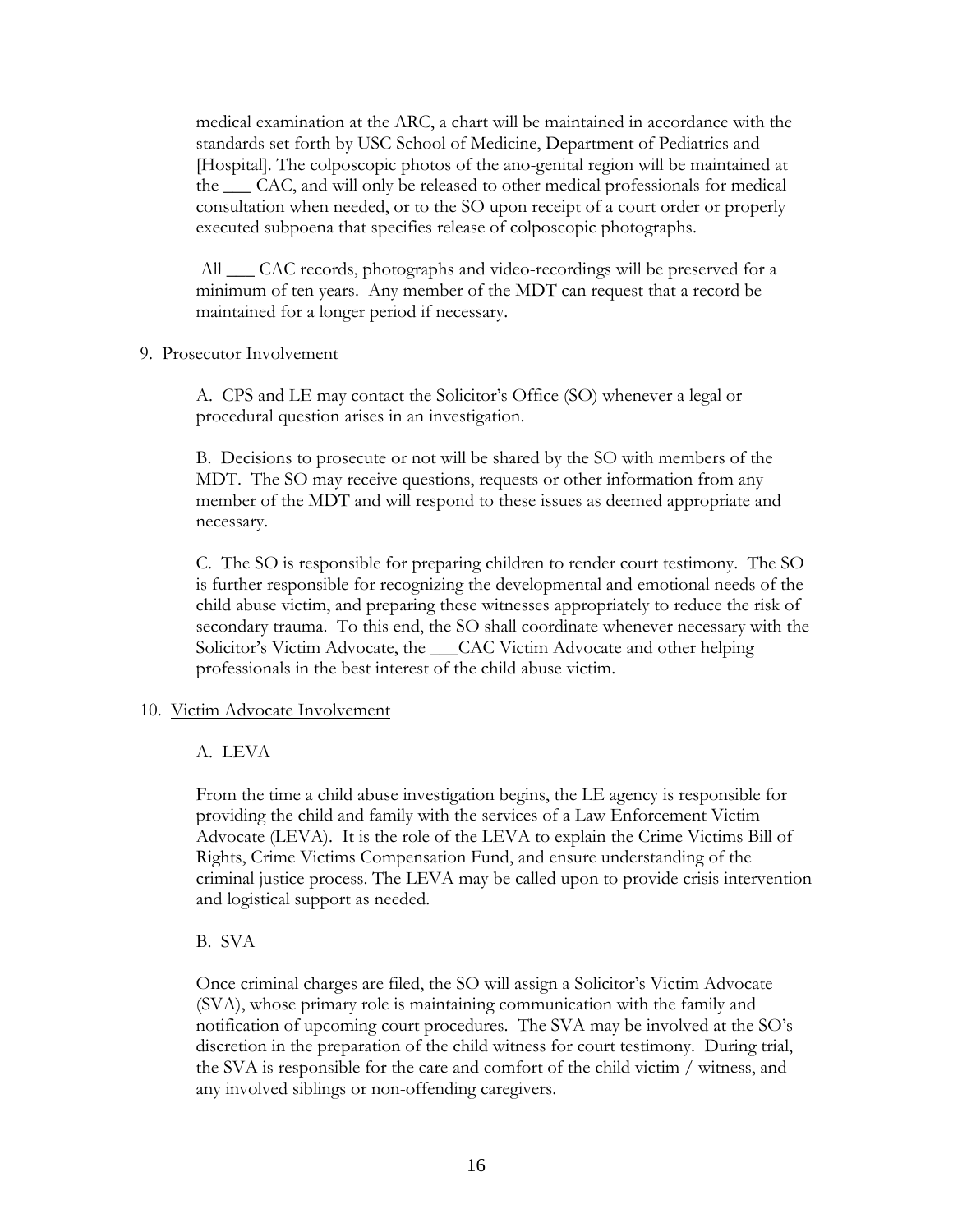Victim advocates are welcome members of the MDT and may elect to attend any case review meetings where they feel their input is warranted, or where they need to make inquiries to fulfill their duties for the child.

#### 11. MDT Meetings/ Case Review

A. The purpose of the MDT meeting is to discuss cases under active investigation. Through this process, all members of the MDT will have the opportunity to share vital information, discuss issues, identify problems and maintain case tracking. MDT members will remain mindful of the laws of confidentiality which govern the release of medical or mental health information. This information can and will be shared as provided for by federal and state law which requires mandated reporting of information relevant to suspected child abuse. Clinical information which need not be shared to further a child abuse investigation will be treated as confidential and protected, and not be shared without the expressed consent to release by the child's guardian.

B. The MDT will meet every third Tuesday at 2:30 p.m. Location will rotate among the agencies. Cases which are particularly complex or require urgent discussion may be staffed at any time as needed.

C. Meetings will be held if any two of the following agencies are represented:

- 1. LE 2. CPS / DSS 3. SO
- 4. CAC

Responsible individuals involved in case investigations and evaluations will attend the initial review of a case. In the event that the investigator can not attend he/she will send an informed representative in their place. It is the responsibility of the case investigators themselves to keep the MDT informed and updated.

There will be occasion when another professional – e.g., therapist from another agency, school personnel – will have relevant information or concerns to share with the MDT. When MDT representatives with specific case responsibilities wish to include such professionals, they may extend the invitation and inform the MDT coordinator. Such parties will only be admitted into discussion for the specific case in question, and after signing the MDT confidentiality agreement. Caution must be exercised in the releasing of information under such circumstances, while recognizing that receipt of information and cooperation in the child's best interest are important goals.

D. The  $\_\_$ CAC will be responsible for appointing an appropriate MDT coordinator. The MDT Coordinator will be responsible for setting the agenda and facilitating the meeting. Any MDT member may ask for a particular case to be placed on the agenda for discussion. The MDT Coordinator requests case names a week prior to each meeting. The coordinator will document discussion and action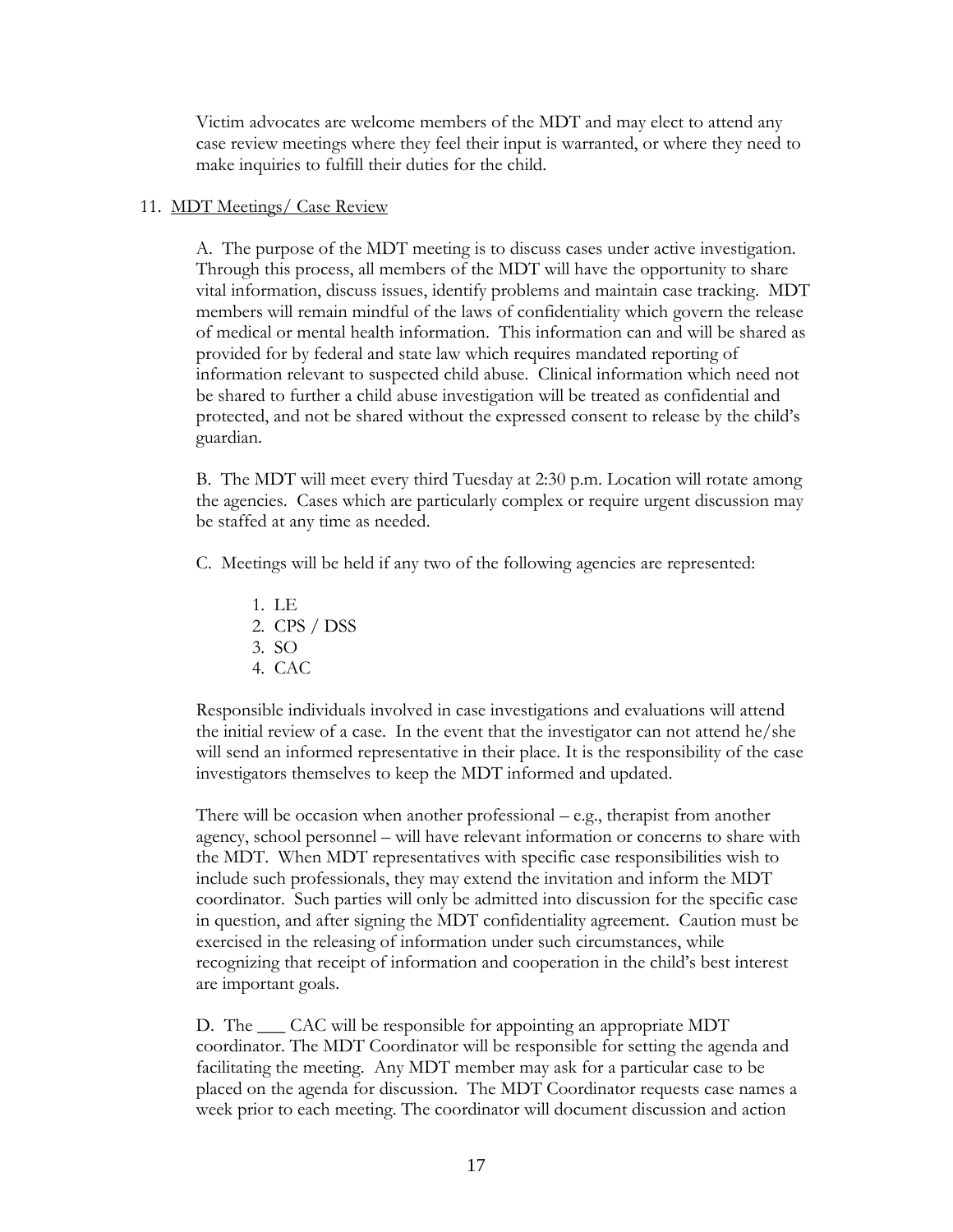plans. Through e-mail or telephonic communication the coordinator will issue specific tasks to the appropriate team members. Agreed upon tasks will be completed and progress updates will be provided by the next scheduled MDT meeting.

E. Cases under review will remain active on the agenda until CPS and LE have made their disposition. SO will update the MDT on prosecution outcomes.

#### 12. Mental Health Treatment of Child Victims

A. Under ordinary circumstances, abuse-related therapy shall not commence until the child's forensic interviewing has been completed. It is the express view of this team that caution must be exercised to avoid labeling a child a "victim" without adequate basis.

B. Suspected child abuse victims may require crisis intervention or other mental health response prior to the completion of forensic interviews. Under such circumstances, the role of the mental health therapist must not be confused with the role of a forensic evaluator. A forensic interviewer of a child cannot also serve the same child as a therapist.

C. To minimize trauma associated with multiple disclosures and to enhance coordination of the investigation, the \_\_\_ CAC is the preferred mental health provider for child victims of abuse and neglect. When the \_\_\_CAC is not available, or treatment at the CAC is contraindicated, members of this MDT will make appropriate referrals.

#### 13. Grievances

Any conflicts arising pursuant to the process outlined in this protocol shall be dealt with in the following manner:

1. Conflicting professionals shall meet and discuss the conflict in an effort to resolve it.

2. If the conflict cannot be resolved in this manner, the professionals' immediate superiors will become involved and the matter will be discussed at a meeting with those team members present.

#### 14. Protocol Revisions

A formal review of this protocol will be conducted at minimum every three years. All core agencies must meet to discuss any proposed changes. At this meeting, a vote by the agency representatives will be taken to determine the implementation. This protocol may be modified to: a) conform to existing or new statutes, rules, regulations or departmental policies which may conflict with any provisions of this protocol; b) better meet the needs of children and the provision of child abuse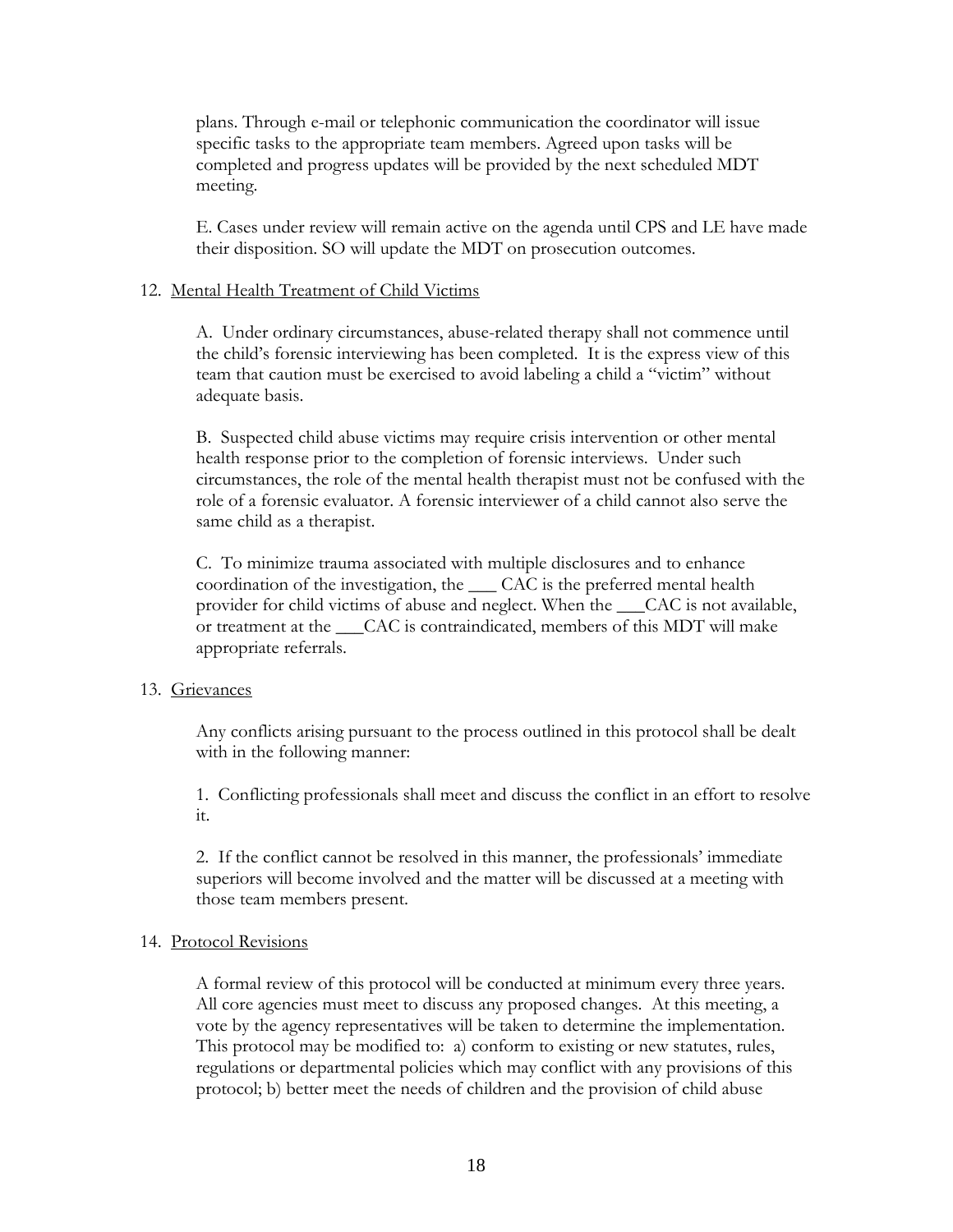related services; c) improve the procedures set forth in this protocol; d) add or delete agencies as parties to this protocol; or e) such other purpose as the parties may agree.

 i This protocol was adopted from the Team Investigative Protocol of the Richland County Multidisciplinary Child Abuse Response Team (MDT) drafted by the Assessment and Resource Center for Richland County in coordination with the members of the Richland County, South Carolina, Child Abuse Response Team.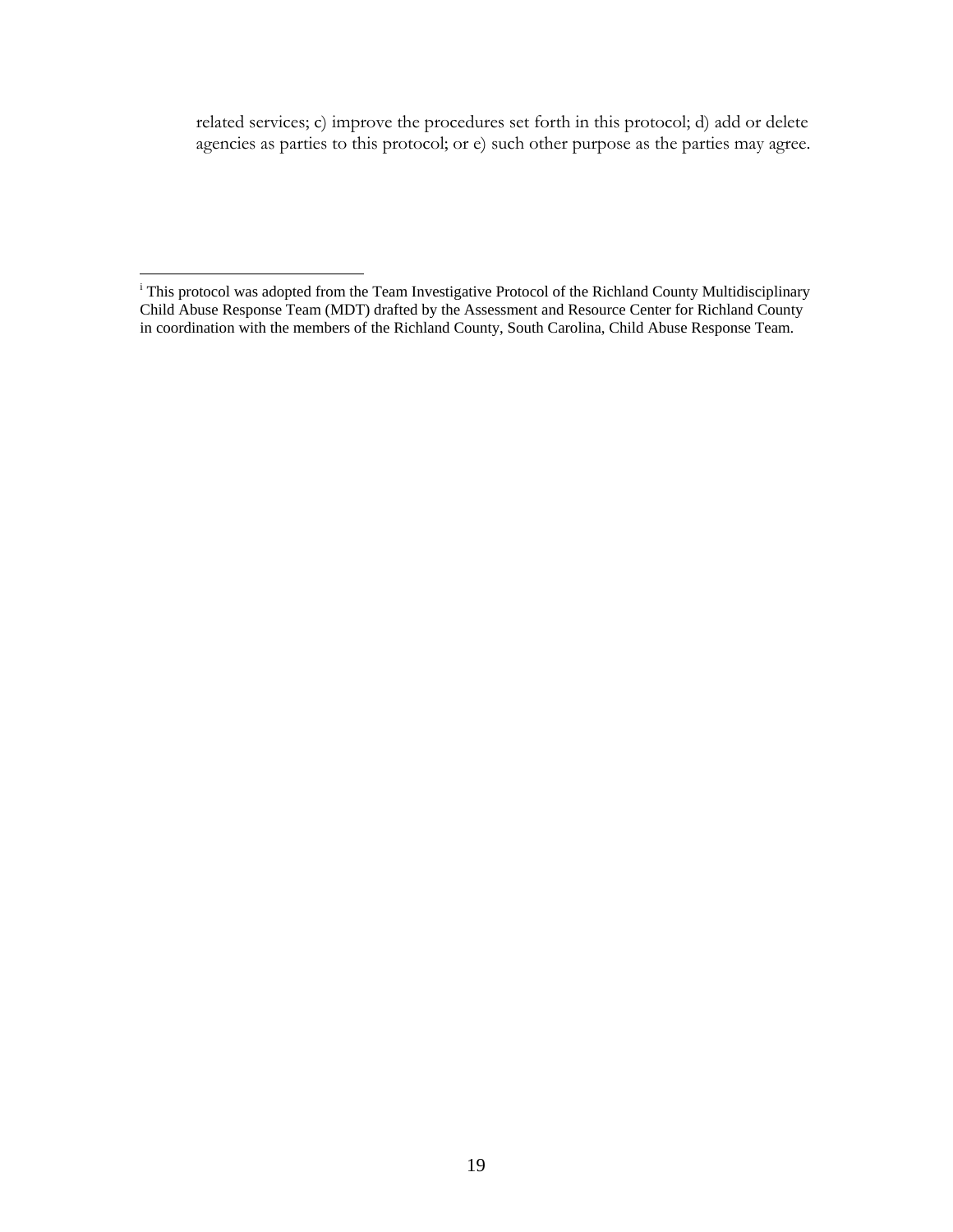#### $\overline{a}$ **APPENDIX 2**

# **CHILD FORENSIC INTERVIEW CORROBORATION CHART<sup>i</sup>**

County \_\_\_\_\_\_\_\_\_\_\_\_\_\_\_\_\_\_\_\_\_\_\_\_\_\_

Case Number \_\_\_\_\_\_\_\_\_\_\_\_\_\_\_\_\_\_\_\_\_

Name of Victim \_\_\_\_\_\_\_\_\_\_\_\_\_\_\_\_\_\_\_

Date of Incident \_\_\_\_\_\_\_\_\_\_\_\_\_\_\_\_\_\_\_

| <b>Checklist</b>  | <b>Forensic</b>  | Corroboration | <b>Consent/Warrant/Other</b> |
|-------------------|------------------|---------------|------------------------------|
|                   | <b>Interview</b> |               |                              |
| Perpetrator       |                  |               |                              |
| description       |                  |               |                              |
| clothing          |                  |               |                              |
| identifying marks |                  |               |                              |
| Location          |                  |               |                              |
| home              |                  |               |                              |
| location in home  |                  |               |                              |
| furnishings       |                  |               |                              |
| decor             |                  |               |                              |
| television        |                  |               |                              |
| stereo            |                  |               |                              |
| computer          |                  |               |                              |
| When              |                  |               |                              |
| date              |                  |               |                              |
| time of day       |                  |               |                              |
| season            |                  |               |                              |
| holiday/birthday  |                  |               |                              |
| Child             |                  |               |                              |
| clothing          |                  |               |                              |
| toys              |                  |               |                              |
| Abuse details     |                  |               |                              |
|                   |                  |               |                              |
|                   |                  |               |                              |
|                   |                  |               |                              |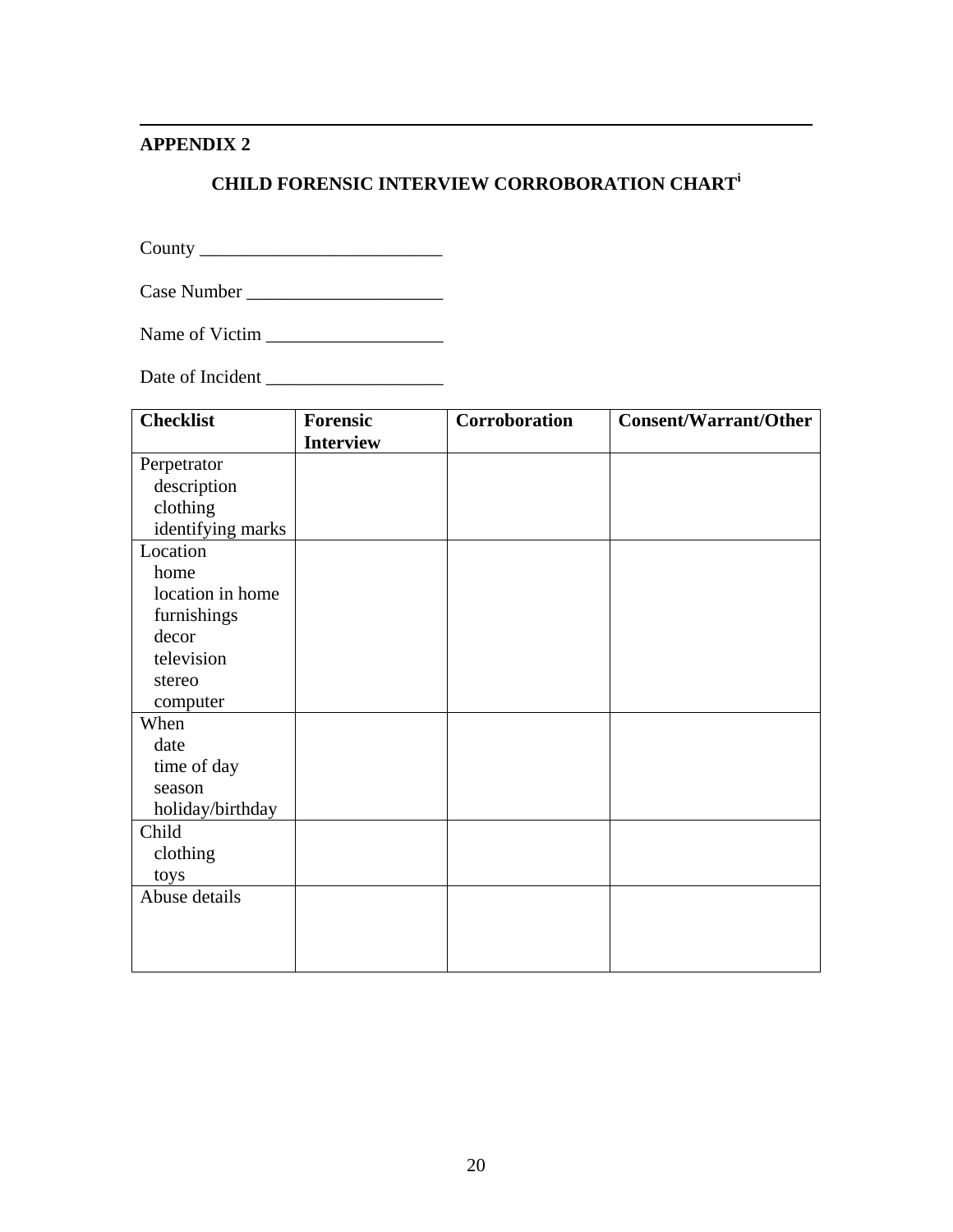| Documents                |  |  |
|--------------------------|--|--|
| diary                    |  |  |
| cards                    |  |  |
| letters                  |  |  |
| photographs              |  |  |
| address books            |  |  |
| calendars                |  |  |
|                          |  |  |
|                          |  |  |
| <b>Books</b>             |  |  |
| magazines                |  |  |
| catalogs                 |  |  |
| Computer                 |  |  |
| discs                    |  |  |
| thumb drives             |  |  |
| zip drives               |  |  |
| camera                   |  |  |
| Camera                   |  |  |
| video                    |  |  |
| still/digital            |  |  |
| cell phone               |  |  |
| video tapes              |  |  |
| photographs              |  |  |
| digital frames           |  |  |
| Gifts                    |  |  |
| perpetrator              |  |  |
| victim                   |  |  |
| $\overline{V}$ ehicle(s) |  |  |
| Weapon(s)                |  |  |
| School records           |  |  |
| attendance               |  |  |
| guidance                 |  |  |
| school nurse             |  |  |
| Job(s)                   |  |  |
| work records             |  |  |
| timesheets               |  |  |
| Records                  |  |  |
| phone bills              |  |  |
| credit card bills        |  |  |
| bank records             |  |  |
| receipts                 |  |  |
|                          |  |  |